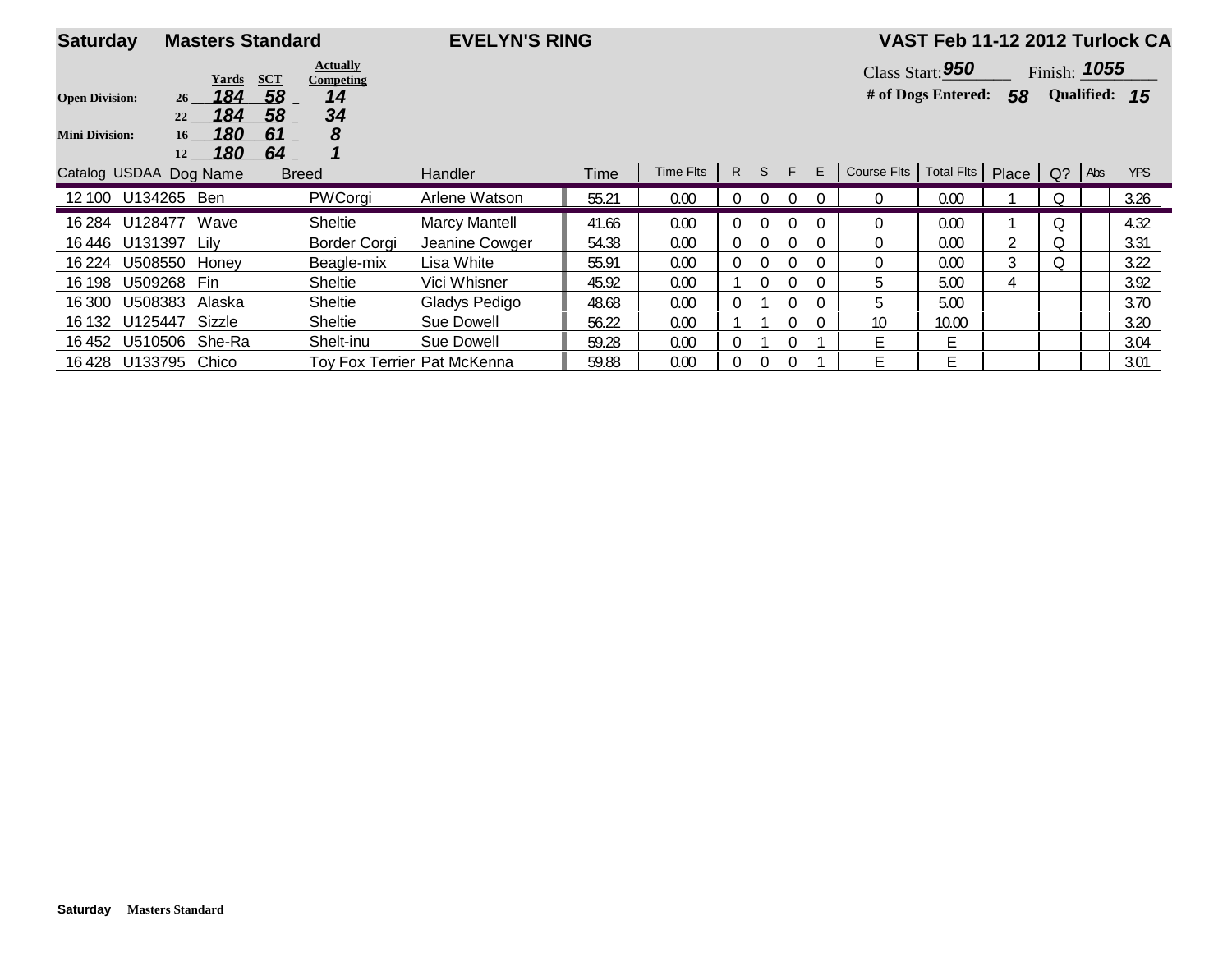|         | 22 254 U506362        | Icon                           | <b>BC</b>            | Channan Fosty                  | 39.51     | 0.00  | $\Omega$<br>$\mathbf{0}$<br>$\Omega$<br>$\Omega$            | $\Omega$       | 0.00  |                | Q        | 4.66 |
|---------|-----------------------|--------------------------------|----------------------|--------------------------------|-----------|-------|-------------------------------------------------------------|----------------|-------|----------------|----------|------|
|         | 22 148 U130907        | Cassidy                        | <b>BC</b>            | Channan Fosty                  | 39.71     | 0.00  | $\overline{0}$<br>0<br>$\theta$<br>$\mathbf 0$              | 0              | 0.00  | $\overline{2}$ | Q        | 4.63 |
|         | 22 170 U128698        | Killy                          | <b>BC</b>            | Dave Grubel                    | 41.38     | 0.00  | $\theta$<br>$\boldsymbol{0}$<br>$\mathbf 0$<br>$\theta$     | 0              | 0.00  | 3              | Q        | 4.45 |
| 22 3 66 | U507749               | Niko                           | <b>BC</b>            | Linda Darcy                    | 43.26     | 0.00  | $\theta$<br>$\boldsymbol{0}$<br>$\mathbf 0$<br>$\Omega$     | $\Omega$       | 0.00  | 4              | 0        | 4.25 |
| 22 370  | U503025               | Savanna                        | <b>BC</b>            | Gwen Tatsuno                   | 43.99     | 0.00  | $\overline{0}$<br>$\theta$<br>$\theta$<br>$\Omega$          | $\overline{0}$ | 0.00  | 5              | Q        | 4.18 |
|         | 22 106 U130162 Sweep  |                                | <b>BC</b>            | Roger Anderson                 | 44.84     | 0.00  | $\boldsymbol{0}$<br>$\mathbf 0$<br>$\theta$<br>0            | 0              | 0.00  | 6              | Q        | 4.10 |
|         | 22 356 U509728        | Moxie                          | Aussie               | Sara McAulay                   | 46.17     | 0.00  | $\boldsymbol{0}$<br>$\mathbf 0$<br>$\theta$<br>$\Omega$     | 0              | 0.00  |                | Q        | 3.99 |
|         | 22 256 U129151        | Jessie                         | <b>BC</b>            | Nora Bieber                    | 47.66     | 0.00  | $\overline{0}$<br>$\overline{0}$<br>$\theta$<br>$\mathbf 0$ | $\Omega$       | 0.00  |                | $\Omega$ | 3.86 |
|         | 22 382 U510489        | Trim                           | <b>BC</b>            | Roger Anderson                 | 42.05     | 0.00  | $\mathbf 0$<br>$\Omega$<br>$\Omega$                         | 5              | 5.00  |                |          | 4.38 |
|         | 22 102 U128587        | Kiwi                           | <b>BC</b>            | Linda Greene                   | 42.26     | 0.00  | $\theta$<br>$\Omega$<br>-1<br>$\Omega$                      | 5              | 5.00  |                |          | 4.35 |
| 22 216  | U508729               | J.B.                           | <b>BC</b>            | Kathleen Alles                 | 44.17     | 0.00  | $\mathbf 0$<br>$\overline{0}$<br>$\boldsymbol{0}$           | 5              | 5.00  |                |          | 4.17 |
|         | 22 434 U508660        | Sweep                          | <b>BC</b>            | Jim Basic                      | 45.37     | 0.00  | $\mathbf 0$<br>$\Omega$<br>$\theta$                         | 5              | 5.00  |                |          | 4.06 |
|         | 22 422 U135052 Deenie |                                | <b>Border Kelpie</b> | <b>Carol Bowers</b>            | 46.25     | 0.00  | $\mathbf 0$<br>-1<br>$\Omega$<br>$\Omega$                   | 5              | 5.00  |                |          | 3.98 |
|         | 22 420 U132968        | Betty                          | Kelpie               | <b>Tracey Sirbello</b>         | 46.55     | 0.00  | $\theta$<br>$\Omega$<br>$\Omega$<br>$\mathbf{1}$            | 5              | 5.00  |                |          | 3.95 |
|         | 22 218 U511307        | Jeepers                        | <b>BC</b>            | <b>Cheri Scannell</b>          | 47.42     | 0.00  | $\mathbf 0$<br>$\mathbf{1}$<br>$\mathbf 0$<br>$\Omega$      | 5              | 5.00  |                |          | 3.88 |
| 22 208  | U508866               | Quas                           | <b>BC</b>            | Donna Sprouse                  | 57.25     | 0.00  | $\boldsymbol{0}$<br>$\boldsymbol{0}$<br>$\theta$            | 5              | 5.00  |                |          | 3.21 |
|         | 22 316 U125635        | Piper                          | Aussie               | Sue Rush                       | 41.88     | 0.00  | $\overline{2}$<br>$\mathbf 0$<br>$\overline{0}$<br>$\theta$ | 10             | 10.00 |                |          | 4.39 |
|         | 22 242 U128206        | Cirque                         | <b>BC</b>            | Sharon Freilich                | 48.17     | 0.00  | $\Omega$<br>$\Omega$<br>$\mathbf 1$                         | 10             | 10.00 |                |          | 3.82 |
|         |                       | 22 118 U133955 Space Monkey BC |                      | Laura Pryse                    | 48.77     | 0.00  | $\Omega$<br>$\Omega$<br>-1                                  | 10             | 10.00 |                |          | 3.77 |
|         | 22 162 U508630        | Bailey                         | <b>BC</b>            | Shari Goldfarb                 | 59.33     | 1.33  | $\mathbf 0$<br>$\theta$<br>-1                               | 10             | 11.33 |                |          | 3.10 |
|         | 22 486 U134280        | Gemma                          | Eng Shepherd         | Toni Duralski                  | 80.61     | 22.61 | 3<br>$\boldsymbol{0}$<br>2<br>$\Omega$                      | 25             | 47.61 |                |          | 2.28 |
| 22 190  | U134116               | Kist                           | <b>BC</b>            | <b>Holly Bourne</b>            | 45.32     | 0.00  | $\theta$<br>$\theta$<br>$\mathbf 0$                         | E              | E     |                |          | 4.06 |
|         | 22 344 U504605        | <b>Boost</b>                   | <b>BC</b>            | <b>Ellen Finch</b>             | 45.46     | 0.00  | $\theta$<br>$\Omega$<br>$\Omega$                            | E              | E     |                |          | 4.05 |
|         | 22 352 U132420        | Ruby                           | <b>BC</b>            | Kate Wheelock                  | 45.54     | 0.00  | $\theta$<br>$\Omega$<br>$\Omega$                            | E              | E     |                |          | 4.04 |
| 22 2 34 | U505388               | Koa                            | <b>BC</b>            | Kathy Carlsen                  | 48.72     | 0.00  | 0<br>$\theta$<br>$\Omega$                                   | E              | E     |                |          | 3.78 |
| 22 4 78 | U510069               | Roulette                       | <b>BC</b>            | Katy Robertson                 | 50.07     | 0.00  | $\overline{0}$<br>3<br>$\mathbf 0$                          | E              | E     |                |          | 3.67 |
|         | 22 214 U129629        | <b>Bette</b>                   | <b>BC</b>            | Mary Van Wormer                | 50.11     | 0.00  | $\boldsymbol{0}$<br>$\mathbf 0$<br>$\Omega$                 | E              | E     |                |          | 3.67 |
| 22 180  | U510768               | Rumor                          | <b>BC</b>            | <b>Denice Sawatzky</b>         | 50.76     | 0.00  | 0<br>$\theta$<br>$\Omega$                                   | E              | E     |                |          | 3.62 |
|         | 22 346 U502705        | Indv                           | <b>BC</b>            | Katy Robertson                 | 51.01     | 0.00  | 0<br>$\boldsymbol{0}$<br>$\mathbf 0$                        | E              | E     |                |          | 3.61 |
| 22 278  | U504716               | Jersey                         | <b>BC Mix</b>        | Barbara Snarr                  | 54.39     | 0.00  | $\theta$<br>$\Omega$<br>$\Omega$                            | E              | E     |                |          | 3.38 |
|         | 22 396 U133848        | Kiley                          | <b>BC</b>            | Roberta Troxell                | 61.21     | 0.00  | $\overline{0}$<br>$\theta$<br>$\Omega$                      | E              | E     |                |          | 3.01 |
| 22 3 94 | U508803               | Arrow                          |                      | Am Indian Dog Deanna Fairchild | 62.49     | 0.00  | 0<br>$\Omega$<br>$\mathbf{1}$                               | F              | F     |                |          | 2.94 |
| 22 2 28 | U133343               | Dig                            | <b>BC</b>            | <b>Karey Krauter</b>           | <b>NT</b> | 0.00  | $\mathbf 0$<br>0<br>$\overline{0}$                          | E              | E     |                |          |      |
|         | 22 156 U510839        | Jemima                         | Aussie               | Maralise Howze                 | <b>NT</b> | 0.00  | 0<br>$\theta$<br>$\mathbf 0$                                | E              | E     |                |          |      |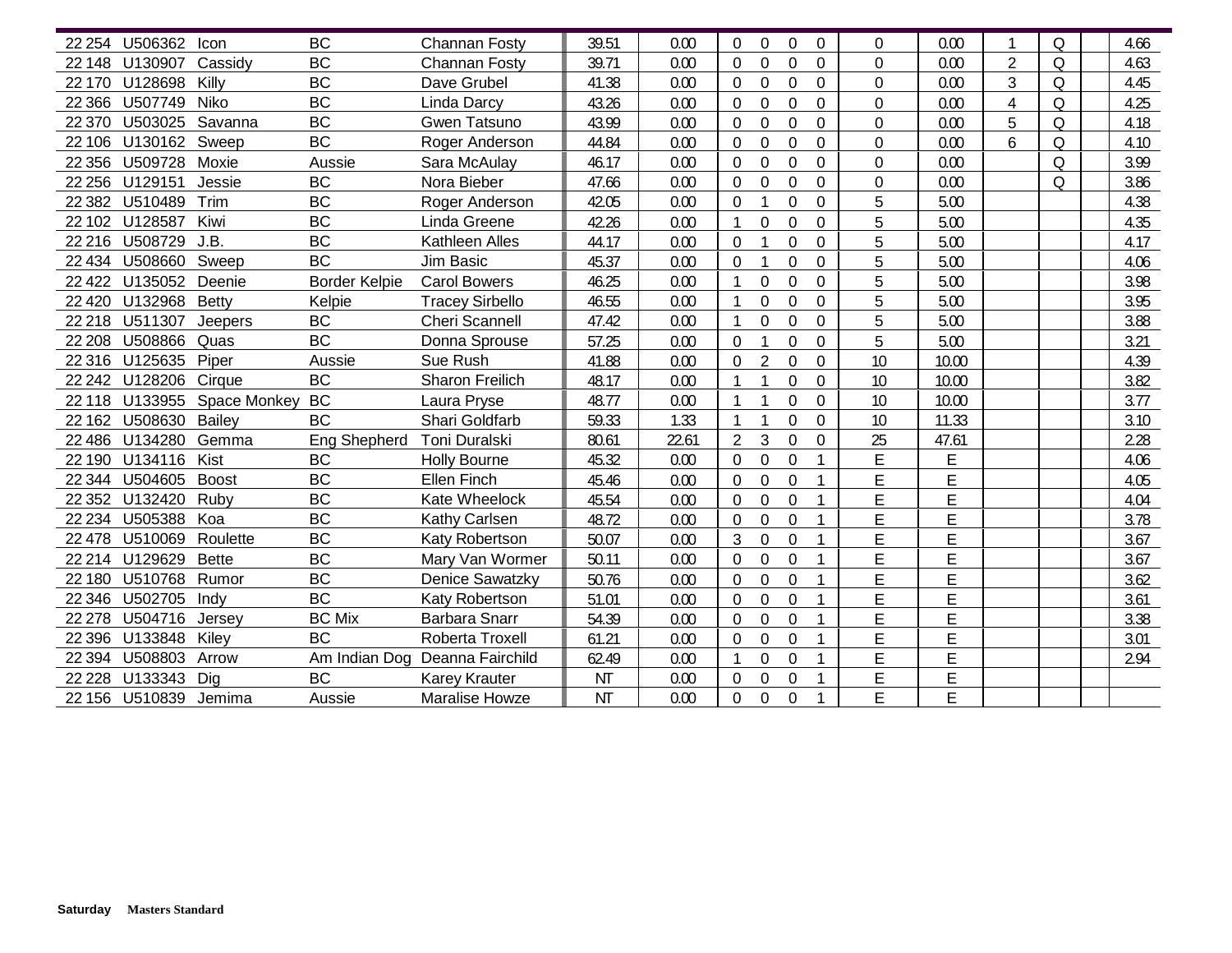| U131589<br>26 448 | Rowdv           | <b>BC</b>            | Cheri Van Bibber       | 43.93     | 0.00 |                           |    | 0.00  |   |  | 4.19 |
|-------------------|-----------------|----------------------|------------------------|-----------|------|---------------------------|----|-------|---|--|------|
| 26 302 U132653    | Rickv           | <b>BC</b>            | Nora Bieber            | 44.01     | 0.00 |                           |    | 0.00  |   |  | 4.18 |
| 26 154<br>U131074 | Skip            | <b>BC</b>            | Sue Bailey             | 47.33     | 0.00 |                           |    | 0.00  | 3 |  | 3.89 |
| 26 326 U129156    | Maiva           | <b>Border Kelpie</b> | <b>Tracey Sirbello</b> | 38.29     | 0.00 |                           | 5. | 5.00  |   |  | 4.81 |
| 26 364 U134211    | Quinn           | <b>BC</b>            | Deanna Fairchild       | 42.41     | 0.00 |                           | 5. | 5.00  |   |  | 4.34 |
| 26 174 U509618    | Quik            | <b>BC</b>            | Carlene Chandler       | 46.26     | 0.00 |                           | 5. | 5.00  |   |  | 3.98 |
| 26 288 U132469    | Drover          | Kelpie               | Kathy Carlsen          | 58.13     | 0.13 | $\Omega$<br>$\Omega$<br>0 | 10 | 10.13 |   |  | 3.17 |
| U508899<br>26 376 | Scandal         | <b>BC</b>            | <b>Sharon Freilich</b> | 45.03     | 0.00 |                           | 15 | 15.00 |   |  | 4.09 |
| U134291<br>26 112 | Paxxton         | <b>BC</b>            | Lonny Elson            | 45.01     | 0.00 |                           |    | E.    |   |  | 4.09 |
| 26 296 U134821    | Zack            | Labrador Retr        | <b>Hugh Vincent</b>    | 66.36     | 0.00 |                           |    | E.    |   |  | 2.77 |
| 26 246 U128627    | Stuie           | <b>BC</b>            | <b>Rachel Sanders</b>  | ΝT        | 0.00 |                           |    | E.    |   |  |      |
| 26 262 U116841    | Ana             | Catahoula            | Leslie Bickel          | ΝT        | 0.00 |                           | н. | E.    |   |  |      |
| 26 308            | U133586 Rampage | BC                   | <b>Channan Fosty</b>   | <b>NT</b> | 0.00 | $\Omega$                  |    | E.    |   |  |      |
| 26466 U128666     | Cinch           | BC                   | <b>Holly Bourne</b>    | ΝT        | 0.00 |                           |    | F     |   |  |      |
| 26 210 U130607    | <b>Kep</b>      | <b>BC</b>            | Laura Jones            | ΝT        | 0.00 |                           |    | abs   |   |  |      |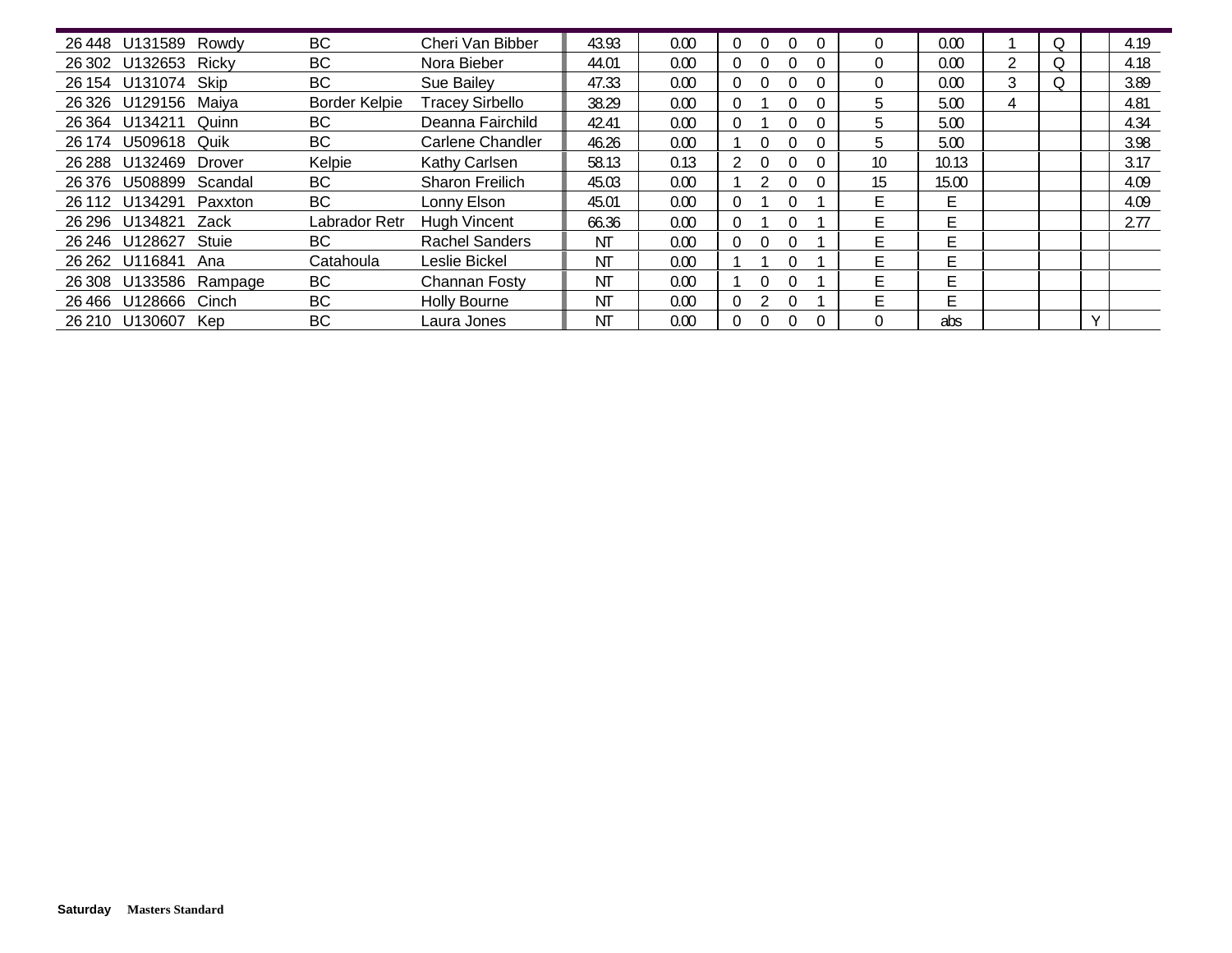| <b>Saturday</b>        |              | <b>Perf III Standard</b> |                                          | <b>EVELYN'S RING</b>    |           |                  |                  |                  |                  |                  |                                  | VAST Feb 11-12 2012 Turlock CA               |                |                |               |            |
|------------------------|--------------|--------------------------|------------------------------------------|-------------------------|-----------|------------------|------------------|------------------|------------------|------------------|----------------------------------|----------------------------------------------|----------------|----------------|---------------|------------|
| <b>Open Division:</b>  | 22           | Yards SCT<br>184<br>61   | <b>Actually</b><br><b>Competing</b><br>9 |                         |           |                  |                  |                  |                  |                  |                                  | Class Start: 1057<br># of Dogs Entered: $32$ |                | Finish: $1135$ | Qualified: 12 |            |
| <b>Mini Division:</b>  | 16<br>12     | 184<br>61<br>180<br>64   | 16<br>4                                  |                         |           |                  |                  |                  |                  |                  |                                  |                                              |                |                |               |            |
|                        | 8            | 180<br>67                | 3                                        |                         |           |                  |                  |                  |                  |                  |                                  |                                              |                |                |               |            |
| Catalog USDAA Dog Name |              | <b>Breed</b>             |                                          | Handler                 | Time      | <b>Time Flts</b> |                  | $R$ S            | $-F$             | E                | Course Flts   Total Flts   Place |                                              |                | $Q$ ? Abs      |               | <b>YPS</b> |
|                        |              | 08 136 U510534 Sweet Pea | Pug                                      | Stephenie Morgan        | 78.21     | 11.21            | $\Omega$         |                  | $\Omega$         | $\mathbf 0$      | 5                                | 16.21                                        |                |                |               | 2.30       |
| 08 192 U130736 William |              |                          | PWCorgi                                  | <b>Nell Davis</b>       | 59.86     | 0.00             | 0                | $\overline{0}$   | $\mathbf 0$      | $\mathbf{1}$     | E                                | E                                            |                |                |               | 3.01       |
| 08 338 U137315 Poppy   |              |                          | Chihuahua Mix Lisa White                 |                         | NT        | 0.00             | $\boldsymbol{0}$ | $\overline{0}$   | $\boldsymbol{0}$ | 1                | E                                | E                                            |                |                |               |            |
| 12 27 2                | U500615      | Dart                     | Sheltie                                  | Kathi Kikuyama          | 46.81     | 0.00             | $\mathbf 0$      | $\mathbf 0$      | $\boldsymbol{0}$ | $\mathbf 0$      | 0                                | 0.00                                         |                | Q              |               | 3.85       |
| 12 250 U510986 Millie  |              |                          | <b>Border Corgi</b>                      | Kathy Van Der Maa       | 55.41     | 0.00             | $\theta$         | $\Omega$         | $\overline{0}$   | $\overline{0}$   | $\overline{0}$                   | 0.00                                         | $\overline{2}$ | $\circ$        |               | 3.25       |
| 12 398 U508133 Fergie  |              |                          | Eskie-huahua                             | Narae Kim               | 66.76     | 2.76             | $\mathbf{1}$     | $\mathbf{0}$     | $\overline{0}$   | $\mathbf 0$      | 5                                | 7.76                                         | 3              |                |               | 2.70       |
| 12 114 U502751 Tazz    |              |                          | Sheltie                                  | Vici Whisner            | 65.73     | 0.00             | $\boldsymbol{0}$ | $\mathbf 0$      | $\mathbf 0$      | 1                | E                                | E                                            |                |                |               | 2.74       |
| 16 292 U129697 Epic    |              |                          | <b>BC</b>                                | Janet Dunn              | 40.13     | 0.00             | $\mathbf 0$      | $\mathbf 0$      | $\overline{0}$   | 0                | 0                                | 0.00                                         |                | 0              |               | 4.59       |
| 16 176 U500276 Heath   |              |                          | BC                                       | <b>Terry LeClair</b>    | 45.91     | 0.00             | 0                | $\overline{0}$   | $\mathbf 0$      | 0                | $\boldsymbol{0}$                 | 0.00                                         | $\overline{2}$ | Q              |               | 4.01       |
| 16 258 U124091         |              | Annie                    | BC                                       | Kathleen Alles          | 47.38     | 0.00             | $\Omega$         | $\mathbf{0}$     | $\overline{0}$   | 0                | 0                                | 0.00                                         | $\overline{3}$ | Q              |               | 3.88       |
| 16 474 U505085 Bianca  |              |                          | <b>BC</b>                                | Narae Kim               | 50.03     | 0.00             | 0                | $\mathbf 0$      | $\mathbf 0$      | $\mathbf 0$      | 0                                | 0.00                                         | 4              | $\Omega$       |               | 3.68       |
| 16 332 U133282         |              | Bella                    | Kelpie                                   | <b>Colleen Reid</b>     | 55.68     | 0.00             | 0                | $\mathbf 0$      | $\mathbf 0$      | $\mathbf 0$      | $\mathbf 0$                      | 0.00                                         |                | Q              |               | 3.30       |
| 16 442 U507133         |              | <b>Blue</b>              | Sheltie                                  | Sandrine Williamso      | 43.90     | 0.00             | $\mathbf{1}$     | $\mathbf 0$      | $\boldsymbol{0}$ | 0                | 5                                | 5.00                                         |                |                |               | 4.19       |
| 16 482 U500266 Shadow  |              |                          | Labrador Retr                            | Debbie Chun             | 44.35     | 0.00             | $\theta$         | 1                | $\mathbf 0$      | $\mathbf 0$      | 5                                | 5.00                                         |                |                |               | 4.15       |
| 16410 U503871          |              | Maddie                   | BC                                       | Katrina Parkinson       | 46.46     | 0.00             | $\mathbf{1}$     | $\mathbf 0$      | $\mathbf 0$      | $\mathbf 0$      | 5                                | 5.00                                         |                |                |               | 3.96       |
| 16 426 U125087         |              | Trane                    | <b>BC</b>                                | Mike Kambeitz           | 54.00     | 0.00             | $\mathbf{1}$     | 0                | $\mathbf 0$      | $\mathbf 0$      | 5                                | 5.00                                         |                |                |               | 3.41       |
| 16 152 U507110         |              | Cass                     | <b>BC</b>                                | <b>Nancy Tetrick</b>    | 56.47     | 0.00             | 1                | $\mathbf 1$      | $\mathbf 0$      | $\mathbf 0$      | 10                               | 10.00                                        |                |                |               | 3.26       |
| 16 494 U120780 Maddie  |              |                          | Aussie                                   | Sue Rush                | 49.58     | 0.00             | $\theta$         | $\mathbf{1}$     | $\Omega$         | $\mathbf{1}$     | E                                | E                                            |                |                |               | 3.71       |
| 16 498 U133283 Annie   |              |                          | Kelpie                                   | Colleen Reid            | 59.35     | 0.00             | $\mathbf{1}$     | $\mathbf{0}$     | $\mathbf 0$      | $\mathbf{1}$     | E                                | E                                            |                |                |               | 3.10       |
| 16 334 U125715 Willie  |              |                          | <b>ACD</b>                               | <b>Barb Triol</b>       | 69.37     | 0.00             | 0                | $\mathbf 0$      | $\mathbf 0$      | $\mathbf{1}$     | E                                | E                                            |                |                |               | 2.65       |
| 16384                  | U506651      | Riley                    | Aussie                                   | Denice Sawatzky         | <b>NT</b> | 0.00             | 0                | $\mathbf 0$      | $\mathbf 0$      | $\mathbf{1}$     | E                                | E                                            |                |                |               |            |
| 16 340 U500544         |              | <b>Trek</b>              | Aussie                                   | Erika Maurer            | <b>NT</b> | 0.00             | $\Omega$         | $\mathbf{1}$     | $\Omega$         | $\mathbf{1}$     | E                                | E                                            |                |                |               |            |
| 16 328 U128901         |              | <b>Styx</b>              | <b>BC</b>                                | <b>Karey Krauter</b>    | <b>NT</b> | 0.00             | $\mathbf 0$      | $\overline{2}$   | $\overline{0}$   | $\mathbf{1}$     | E                                | E                                            |                |                |               |            |
| 22 4 36                | U508085      | <b>Bling</b>             | BC                                       | Laurie Salter           | 43.33     | 0.00             | 0                | $\mathbf{0}$     | $\overline{0}$   | $\mathbf 0$      | 0                                | 0.00                                         |                | Q              |               | 4.25       |
| 22 372 U505324 Kipper  |              |                          | <b>BC</b>                                | Susan Paulsen           | 43.53     | 0.00             | 0                | $\overline{0}$   | $\mathbf 0$      | $\mathbf 0$      | 0                                | 0.00                                         | $\overline{2}$ | Q              |               | 4.23       |
| 22 184 U127252 Chaps   |              |                          | Aussie                                   | Jean Danver             | 44.20     | 0.00             | $\mathbf 0$      | $\mathbf 0$      | $\mathbf 0$      | $\mathbf 0$      | $\mathbf 0$                      | 0.00                                         | 3              | $\Omega$       |               | 4.16       |
| 22 206                 | U119818 Tika |                          | Craussie                                 | Ellen Finch             | 53.34     | 0.00             | $\theta$         | $\overline{0}$   | $\mathbf 0$      | $\overline{0}$   | $\overline{0}$                   | 0.00                                         | $\overline{4}$ | $\Omega$       |               | 3.45       |
| 22 240 U501686 Sheila  |              |                          | BC                                       | Barbara Snarr           | 57.58     | 0.00             | 0                | $\boldsymbol{0}$ | $\boldsymbol{0}$ | $\boldsymbol{0}$ | 0                                | 0.00                                         |                | Q              |               | 3.20       |
| 22 444 U511428         |              | Leeta                    | <b>GSD</b>                               | Roberta Troxell         | 65.34     | 4.34             | $\theta$         | $\mathbf 0$      | $\boldsymbol{0}$ | $\mathbf 0$      | $\boldsymbol{0}$                 | 4.34                                         |                |                |               | 2.82       |
| 22 464 U123644         |              | <b>Brenn</b>             | BC                                       | <b>Carlene Chandler</b> | 52.66     | 0.00             | $\Omega$         | $\mathbf{1}$     | $\mathbf 0$      | $\mathbf 0$      | 5                                | 5.00                                         |                |                |               | 3.49       |
| 22 238 U132325 Guapo   |              |                          | <b>ACD</b>                               | <b>Lisa Andrews</b>     | <b>NT</b> | 0.00             | $\Omega$         | $\theta$         | $\overline{0}$   | 1                | E                                | Ε                                            |                |                |               |            |
| 22 274 U501822 Tweed   |              |                          | <b>BC</b>                                | Bettina Keszthelyi      | <b>NT</b> | 0.00             | 1                | $\boldsymbol{0}$ | $\mathbf 0$      | $\mathbf{1}$     | E                                | E                                            |                |                |               |            |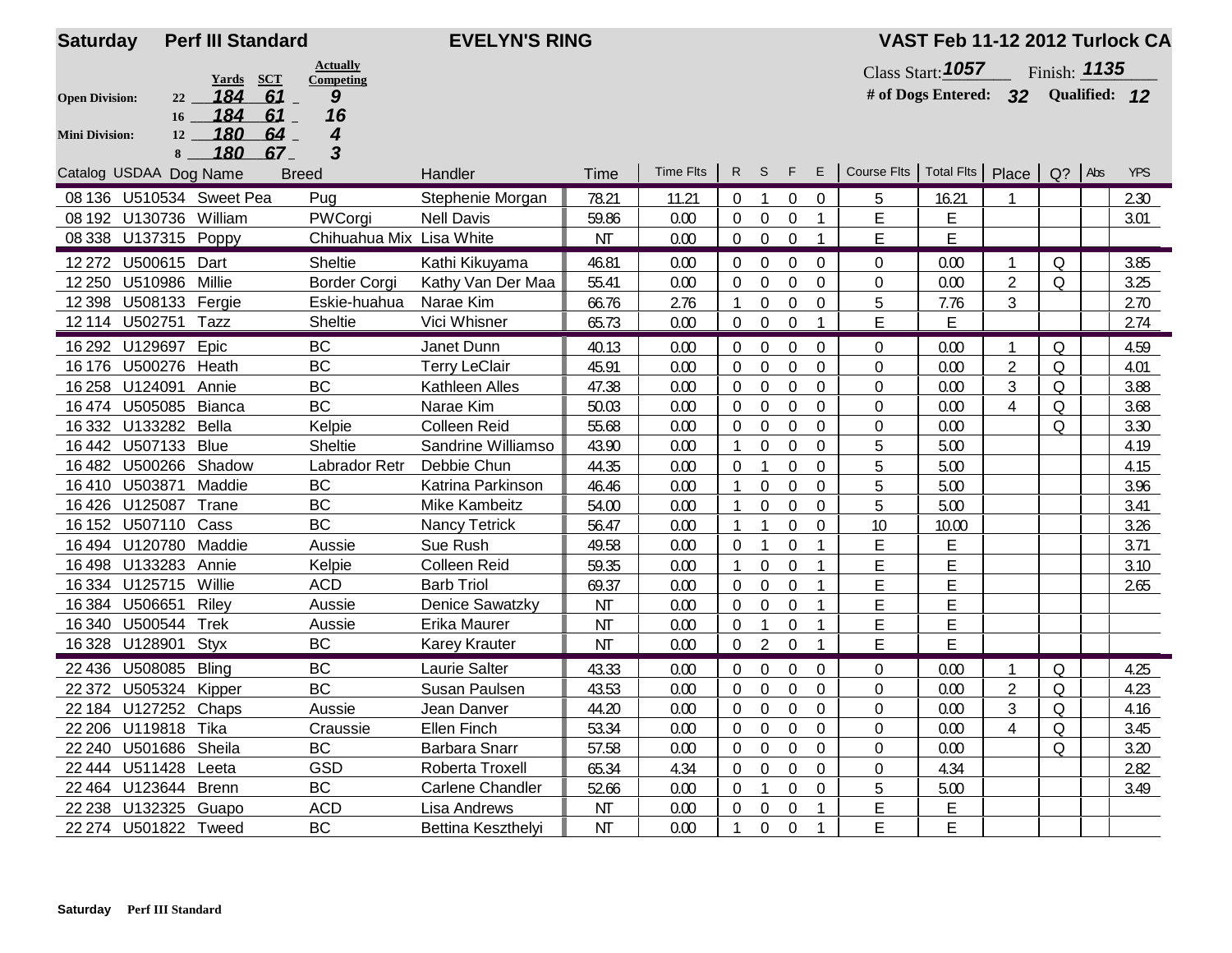| <b>Saturday</b>        | <b>Veterans Standard</b> |                                                         | <b>EVELYN'S RING</b> |                |           |   |    |          |   |                                             | VAST Feb 11-12 2012 Turlock CA |   |                |                   |            |
|------------------------|--------------------------|---------------------------------------------------------|----------------------|----------------|-----------|---|----|----------|---|---------------------------------------------|--------------------------------|---|----------------|-------------------|------------|
|                        | Yards                    | <b>Actually</b><br>$\overline{\text{SCT}}$<br>Competing |                      |                |           |   |    |          |   |                                             | <b>Class Start: 1135</b>       |   | Finish: $1137$ |                   |            |
| <b>Open Division:</b>  | 184<br>16                | 64                                                      |                      |                |           |   |    |          |   |                                             | # of Dogs Entered:             | 2 |                | <b>Qualified:</b> |            |
|                        | 184<br>12                | 64                                                      |                      |                |           |   |    |          |   |                                             |                                |   |                |                   |            |
| <b>Mini Division:</b>  | 180<br>8                 | 67<br>0                                                 |                      |                |           |   |    |          |   |                                             |                                |   |                |                   |            |
|                        | 180                      | 70                                                      |                      |                |           |   |    |          |   |                                             |                                |   |                |                   |            |
| Catalog USDAA Dog Name |                          | <b>Breed</b>                                            | <b>Handler</b>       | <b>Time</b>    | Time Flts | R | S. | −F.      | E | Course Flts   Total Flts   Place   Q?   Abs |                                |   |                |                   | <b>YPS</b> |
| 04 252 U121007         | Tater                    | Pomeranian                                              | Ray Jang             | 70.72          | 0.72      |   | 0  | $\Omega$ |   |                                             | 0.72                           |   |                |                   | 2.55       |
| 12472 U117372          | Allv                     | <b>ACD</b>                                              | Mardee Jang          | $63.1^{\circ}$ | 0.00      |   |    | 0        |   |                                             | 0.00                           |   |                |                   | 2.92       |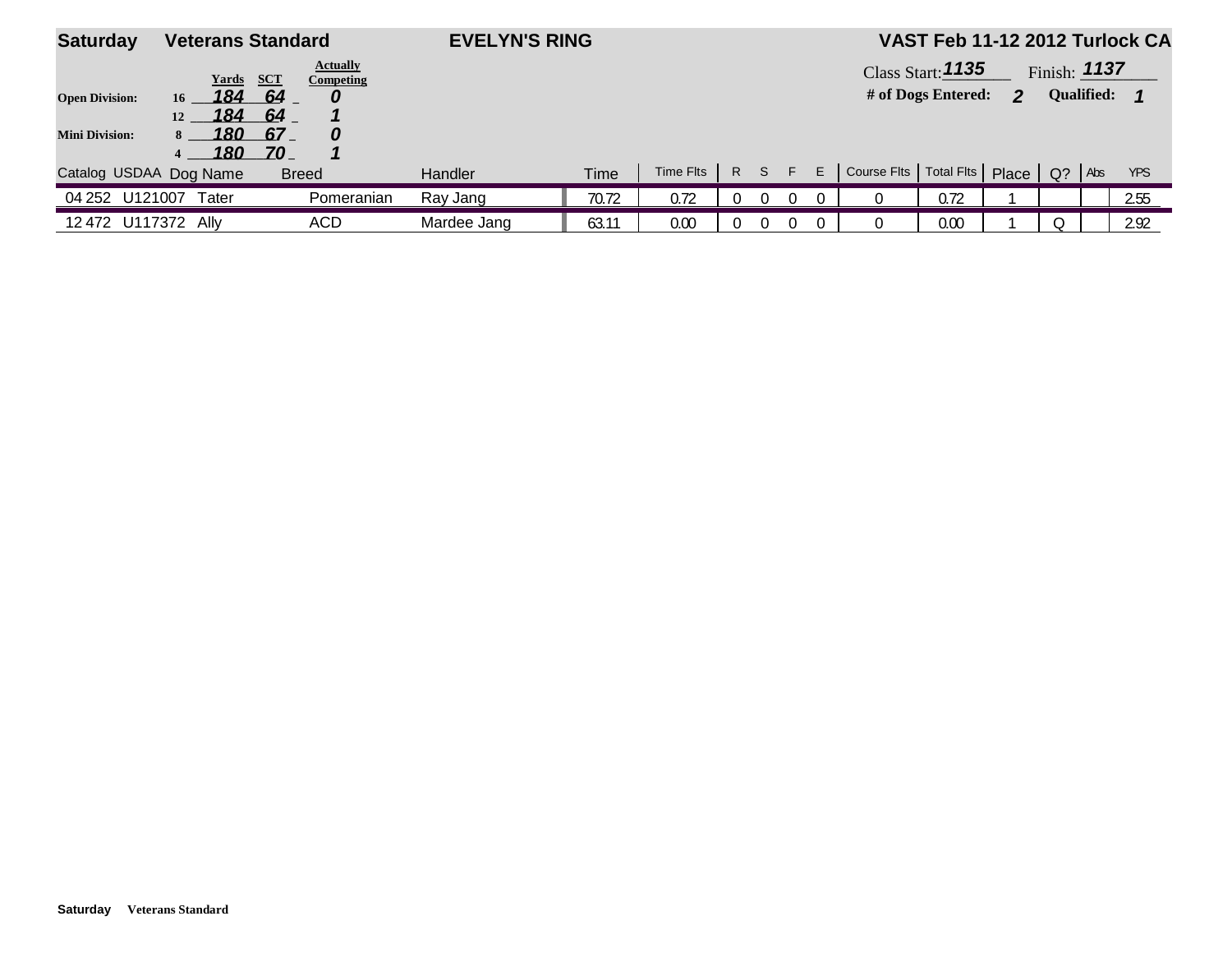| <b>Saturday</b>                                |                             | <b>Masters Gamblers</b>     |                                           | <b>EVELYN'S RING</b>                                                |           |                  |               |             |             |                                              |                  |       |                                | VAST Feb 11-12 2012 Turlock CA |
|------------------------------------------------|-----------------------------|-----------------------------|-------------------------------------------|---------------------------------------------------------------------|-----------|------------------|---------------|-------------|-------------|----------------------------------------------|------------------|-------|--------------------------------|--------------------------------|
|                                                |                             | <b>Point System</b><br>1235 | Joker<br><b>Value</b><br>Open<br>20<br>30 | <b>Time Allowed</b><br><b>Actually</b><br><b>Joker</b><br>Competing |           |                  |               |             |             | Class Start: 1217<br># of Dogs Entered: $68$ |                  |       | Finish: $134$<br>Qualified: 19 |                                |
| <b>Open Division:</b><br><b>Mini Division:</b> | 26 <sup>2</sup><br>22<br>16 | 1235<br>1235                | 30<br>20<br>30<br>20                      | 16<br>15<br>40<br>15<br>8<br>16                                     |           |                  |               |             |             |                                              |                  |       |                                |                                |
| Catalog                                        | USDAA                       | 1235<br>12<br>Dog Name      | 30<br>20<br><b>Breed</b>                  | $\overline{2}$<br>$-17$<br>Handler                                  | Time      | <b>Time Flts</b> | Opening Path  | E.          | Got<br>Gam? | Opning                                       | Points<br>Clsing | Total | Place                          | Q?                             |
| 12 2 9 0                                       | U503763                     | Belle                       | Min Pin                                   | Yukari Nishimura                                                    | 44.67     | 0.00             | 2111331312    | $\mathbf 0$ |             | 18                                           | 20               | 38    |                                | Q                              |
|                                                | 12 100 U134265 Ben          |                             | PWCorgi                                   | Arlene Watson                                                       | 47.64     | 0.64             | 20123         | 0           |             | 8                                            | $\overline{0}$   | 8     | 2                              |                                |
|                                                | 16 284 U128477              | Wave                        | Sheltie                                   | <b>Marcy Mantell</b>                                                | <b>NT</b> | 0.00             | 225252123131  | $\theta$    |             | 29                                           | $\overline{0}$   | 29    |                                |                                |
|                                                | 16 222 U511854 Kaylee       |                             | <b>Sheltie</b>                            | <b>Cindy Glantz</b>                                                 | <b>NT</b> | 0.00             | 231252252130  | $\mathbf 0$ |             | 28                                           | $\theta$         | 28    | $\mathfrak{D}$                 |                                |
|                                                | 16428 U133795               | Chico                       |                                           | Toy Fox Te Pat McKenna                                              | 39.10     | 0.00             | 21215251111   | $\Omega$    |             | 22                                           | $\Omega$         | 22    | 3                              |                                |
| 16 224                                         | U508550 Honey               |                             |                                           | Beagle-mix Lisa White                                               | 37.16     | 0.00             | 2212211221131 | $\theta$    |             | 21                                           | $\Omega$         | 21    | 4                              |                                |
| 16 132                                         | U125447                     | Sizzle                      | Sheltie                                   | Sue Dowell                                                          | 41.94     | 0.00             | 21202255110   | $\theta$    |             | 21                                           | $\overline{0}$   | 21    |                                |                                |
| 16 300                                         | U508383                     | Alaska                      | Sheltie                                   | Gladys Pedigo                                                       | <b>NT</b> | 0.00             | 1223125220    | $\theta$    |             | 20                                           | $\overline{0}$   | 20    |                                |                                |
| 16 452                                         | U510506                     | She-Ra                      | Shelt-inu                                 | Sue Dowell                                                          | <b>NT</b> | 0.00             | 212252201110  | $\Omega$    |             | 19                                           | $\overline{0}$   | 19    |                                |                                |
| 16 198                                         | U509268                     | Fin                         | <b>Sheltie</b>                            | Vici Whisner                                                        | 42.80     | 0.00             | 212105221010  | $\Omega$    |             | 17                                           | $\Omega$         | 17    |                                |                                |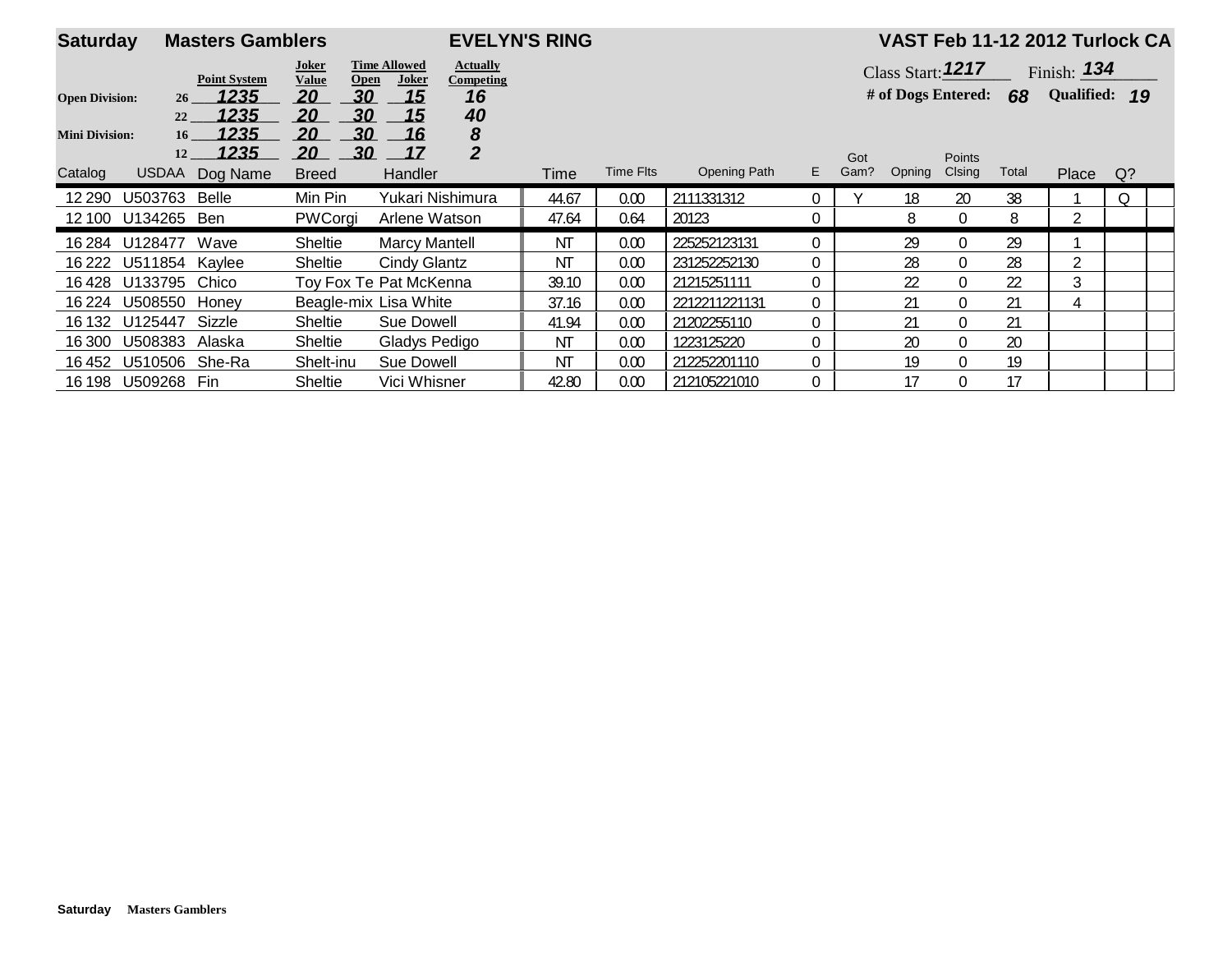| 22 242 U128206 Cirque   |                               | BC            | Sharon Freilich         | 40.30     | 0.00 | 22125225213313  | $\mathbf{0}$     | Y | 34 | 20               | 54              | $\mathbf 1$    | Q                                                                                                          |  |
|-------------------------|-------------------------------|---------------|-------------------------|-----------|------|-----------------|------------------|---|----|------------------|-----------------|----------------|------------------------------------------------------------------------------------------------------------|--|
| 22 148 U130907          | Cassidy                       | $\sf BC$      | Channan Fosty           | 40.67     | 0.00 | 213125215213231 | $\mathbf 0$      | Y | 34 | 20               | 54              | $\overline{2}$ | $\mathsf O$                                                                                                |  |
| 22 254 U506362          | Icon                          | BC            | Channan Fosty           | 37.15     | 0.00 | 21312521521323  | $\boldsymbol{0}$ | Y | 33 | 20               | 53              | $\overline{3}$ | Q                                                                                                          |  |
| 22 420 U132968 Betty    |                               | Kelpie        | <b>Tracey Sirbello</b>  | 39.36     | 0.00 | 231252123125210 | $\boldsymbol{0}$ | Y | 32 | 20               | 52              | 4              | Q                                                                                                          |  |
| 22 434 U508660 Sweep    |                               | BC            | Jim Basic               | 38.79     | 0.00 | 21231252152131  | $\mathbf 0$      | Y | 31 | 20               | 51              | 5              | $\mathsf{Q}% _{T}=\mathsf{Q}_{T}\!\left( a,b\right) ,\ \mathsf{Q}_{T}=\mathsf{Q}_{T}\!\left( a,b\right) ,$ |  |
| 22 356 U509728          | Moxie                         | Aussie        | Sara McAulay            | 42.44     | 0.00 | 212525213231    | $\overline{0}$   | Y | 29 | 20               | 49              | 6              | Q                                                                                                          |  |
| 22 108 U130779          | Ariel                         | Aussie        | Mary Schultz            | 38.52     | 0.00 | 5252113131211   | $\mathbf 0$      | Y | 28 | 20               | 48              |                | Q                                                                                                          |  |
| 22 366 U507749          | Niko                          | BC            | Linda Darcy             | 38.57     | 0.00 | 2012521512311   | $\boldsymbol{0}$ | Y | 26 | 20               | 46              |                | Q                                                                                                          |  |
| 22 354 U137131          | Fireball                      | BC            | Laura Pryse             | 42.82     | 0.00 | 231250252130    | $\mathbf 0$      | Y | 26 | 20               | 46              |                | Q                                                                                                          |  |
| 22 190 U134116          | Kist                          | $\sf BC$      | <b>Holly Bourne</b>     | 38.31     | 0.00 | 221252250130    | $\overline{0}$   | Y | 25 | 20               | 45              |                | Q                                                                                                          |  |
| 22 256 U129151          | Jessie                        | $\sf BC$      | Nora Bieber             | 42.28     | 0.00 | 22522511131     | $\boldsymbol{0}$ | Υ | 25 | 20               | 45              |                | Q                                                                                                          |  |
| 22 208 U508866 Quas     |                               | <b>BC</b>     | Donna Sprouse           | 40.85     | 0.00 | 2312525211      | $\boldsymbol{0}$ | Y | 24 | 20               | 44              |                | Q                                                                                                          |  |
| 22 394 U508803 Arrow    |                               | Am Indian     | Deanna Fairchild        | 41.14     | 0.00 | 213231313       | $\mathbf 0$      | Y | 19 | 20               | 39              |                | Q                                                                                                          |  |
| 22 134 U134837 Fawkes   |                               | BC            | Katrina Parkinson       | 42.99     | 0.00 | 225122515313    | $\boldsymbol{0}$ |   | 32 | $\boldsymbol{0}$ | 32              |                |                                                                                                            |  |
| 22 106 U130162 Sweep    |                               | BC            | Roger Anderson          | <b>NT</b> | 0.00 | 2522522213330   | $\mathbf 0$      |   | 32 | $\mathbf 0$      | 32              |                |                                                                                                            |  |
| 22 170 U128698 Killy    |                               | $\sf BC$      | Dave Grubel             | 37.95     | 0.00 | 2312522521113   | $\boldsymbol{0}$ |   | 30 | $\mathbf 0$      | 30 <sup>°</sup> |                |                                                                                                            |  |
| 22 352 U132420 Ruby     |                               | BC            | Kate Wheelock           | 42.52     | 0.00 | 21522522231111  | $\mathbf 0$      |   | 30 | $\mathbf 0$      | 30              |                |                                                                                                            |  |
| 22 422 U135052 Deenie   |                               |               | Border Kel Carol Bowers | 40.43     | 0.00 | 231252152132    | $\boldsymbol{0}$ |   | 29 | $\boldsymbol{0}$ | 29              |                |                                                                                                            |  |
| 22 216 U508729 J.B.     |                               | $\sf BC$      | Kathleen Alles          | 41.77     | 0.00 | 2333225225      | $\mathbf 0$      |   | 29 | $\mathbf 0$      | 29              |                |                                                                                                            |  |
| 22 180 U510768 Rumor    |                               | BC            | <b>Denice Sawatzky</b>  | 43.06     | 0.00 | 223225125212    | $\boldsymbol{0}$ |   | 29 | $\boldsymbol{0}$ | 29              |                |                                                                                                            |  |
| 22 340 U500544          | <b>Trek</b>                   | Aussie        | Erika Maurer            | 39.29     | 0.00 | 23125225213     | $\boldsymbol{0}$ |   | 28 | $\boldsymbol{0}$ | 28              |                |                                                                                                            |  |
| 22 478 U510069 Roulette |                               | $\sf BC$      | Katy Robertson          | 43.32     | 0.00 | 231252252111    | 0                |   | 27 | $\boldsymbol{0}$ | 27              |                |                                                                                                            |  |
| 22 316 U125635          | Piper                         | Aussie        | Sue Rush                | <b>NT</b> | 0.00 | 212312231221113 | $\boldsymbol{0}$ |   | 27 | $\mathbf 0$      | 27              |                |                                                                                                            |  |
| 22 234 U505388 Koa      |                               | BC            | Kathy Carlsen           | NT        | 0.00 | 23125225211     | $\boldsymbol{0}$ |   | 26 | $\boldsymbol{0}$ | 26              |                |                                                                                                            |  |
| 22 382 U510489          | Trim                          | BC            | Roger Anderson          | <b>NT</b> | 0.00 | 222025513310    | 0                |   | 26 | $\mathbf 0$      | 26              |                |                                                                                                            |  |
| 22 278 U504716          | Jersey                        | <b>BC Mix</b> | Barbara Snarr           | 44.88     | 0.00 | 22122112231321  | $\boldsymbol{0}$ |   | 25 | $\boldsymbol{0}$ | 25              |                |                                                                                                            |  |
| 22 162 U508630          | <b>Bailey</b>                 | $\sf BC$      | Shari Goldfarb          | 45.08     | 0.08 | 2312522521      | $\mathbf 0$      |   | 25 | $\mathbf 0$      | 25              |                |                                                                                                            |  |
| 22 228 U133343 Dig      |                               | BC            | <b>Karey Krauter</b>    | <b>NT</b> | 0.00 | 2222522503      | $\boldsymbol{0}$ |   | 25 | $\boldsymbol{0}$ | 25              |                |                                                                                                            |  |
| 22 468 U136421          | Miss Molly                    | $\sf BC$      | Lisa Bradford           | <b>NT</b> | 0.00 | 221252252110    | $\boldsymbol{0}$ |   | 25 | $\boldsymbol{0}$ | 25              |                |                                                                                                            |  |
| 22 438 U135154 Bounce   |                               | $\sf BC$      | Karla Ahn               | 41.06     | 0.00 | 21521021252100  | $\overline{0}$   |   | 24 | $\boldsymbol{0}$ | 24              |                |                                                                                                            |  |
| 22 214 U129629          | <b>Bette</b>                  | $\sf BC$      | Mary Van Wormer         | 41.66     | 0.00 | 2123125121211   | $\overline{0}$   |   | 24 | $\mathbf 0$      | 24              |                |                                                                                                            |  |
| 22 218 U511307 Jeepers  |                               | BC            | <b>Cheri Scannell</b>   | 41.72     | 0.00 | 220225231310    | $\boldsymbol{0}$ |   | 23 | $\mathbf 0$      | 23              |                |                                                                                                            |  |
| 22 156 U510839          | Jemima                        | Aussie        | Maralise Howze          | 34.76     | 0.00 | 231252202111    | $\boldsymbol{0}$ |   | 22 | $\mathbf 0$      | 22              |                |                                                                                                            |  |
| 22 344 U504605 Boost    |                               | BC            | Ellen Finch             | 39.89     | 0.00 | 2122522500      | 0                |   | 21 | $\boldsymbol{0}$ | 21              |                |                                                                                                            |  |
| 22 370 U503025 Savanna  |                               | BC            | Gwen Tatsuno            | 41.40     | 0.00 | 22202211313110  | 0                |   | 21 | $\mathbf 0$      | 21              |                |                                                                                                            |  |
| 22 392 U504534 Kollee   |                               | BC            | <b>Shelley Carrillo</b> | 41.70     | 0.00 | 21221125112     | 0                |   | 20 | 0                | 20              |                |                                                                                                            |  |
| 22 358 U135719 Chloe    |                               | BC            | <b>Rachel Evers</b>     | 44.42     | 0.00 | 12101251201121  | 0                |   | 20 | $\overline{0}$   | $20\,$          |                |                                                                                                            |  |
|                         | 22 118 U133955 Space Monke BC |               | Laura Pryse             | 40.87     | 0.00 | 2325120210      | 0                |   | 18 | $\boldsymbol{0}$ | 18              |                |                                                                                                            |  |
| 22 186 U506790 Picaboo  |                               | BC            | Nancy Damarodas         | 41.63     | 0.00 | 2013202022110   | 0                |   | 16 | $\overline{0}$   | 16              |                |                                                                                                            |  |
| 22 396 U133848 Kiley    |                               | BC            | Roberta Troxell         | 46.50     | 1.50 |                 | 0                |   | 0  | $\boldsymbol{0}$ | $\overline{0}$  |                |                                                                                                            |  |
| 22 492 U505451 Ceilidh  |                               | Beardie       | Jack Buhite             | ΝT        | 0.00 |                 | $\mathbf 0$      |   | 0  | $\mathbf 0$      | abs             |                |                                                                                                            |  |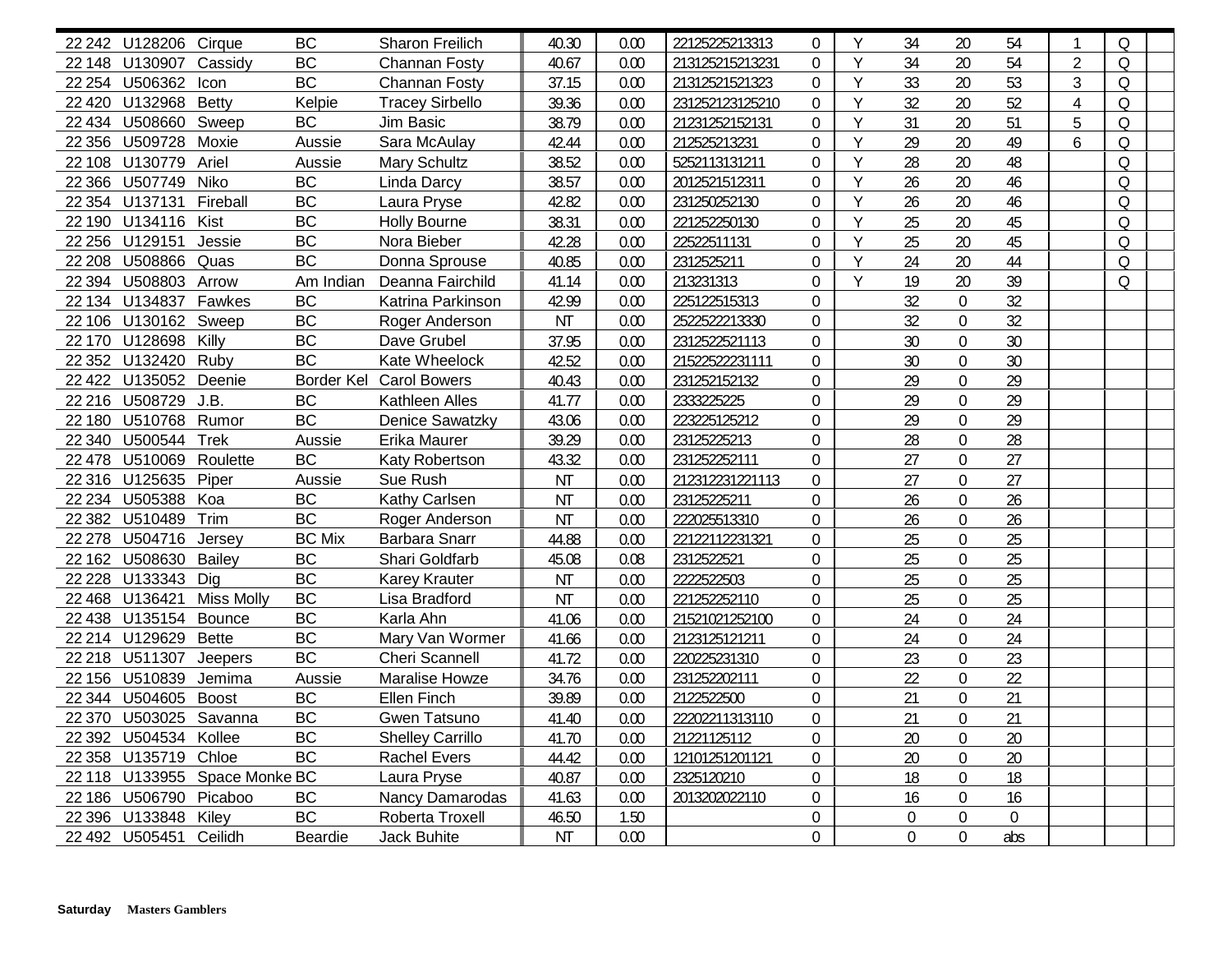| 26 174 U509618         | Quik                   | <b>BC</b>  | <b>Carlene Chandler</b>  | 39.49     | 0.00 | 231201252132111  | 0           | 27 | 20             | 47  |   | Q |  |
|------------------------|------------------------|------------|--------------------------|-----------|------|------------------|-------------|----|----------------|-----|---|---|--|
| 26 364 U134211         | Quinn                  | <b>BC</b>  | Deanna Fairchild         | 40.38     | 0.00 | 23120231253      | $\mathbf 0$ | 24 | 20             | 44  | 2 | Q |  |
| 26 110 U133792         | Gifted                 | <b>BC</b>  | <b>Rachel Sanders</b>    | 44.17     | 0.00 | 21202252131111   | 0           | 24 | 20             | 44  | 3 | Q |  |
| 26 466 U128666         | Cinch                  | <b>BC</b>  | <b>Holly Bourne</b>      | 42.74     | 0.00 | 1252131311011    | $\Omega$    | 22 | 20             | 42  | 4 | Q |  |
| 26 226 U131241         | Kubby                  |            | All America Rachel Evers | 41.03     | 0.00 | 1231251202110    | 0           | 21 | 20             | 41  |   | Q |  |
| 26 112 U134291         | Paxxton                | BC         | Lonny Elson              | 37.77     | 0.00 | 23132125225121   | $\Omega$    | 32 | $\overline{0}$ | 32  |   |   |  |
| 26 448 U131589 Rowdy   |                        | BC.        | Cheri Van Bibber         | 35.89     | 0.00 | 23122522511130   | 0           | 30 | 0              | 30  |   |   |  |
| 26 326 U129156 Maiya   |                        | Border Kel | <b>Tracey Sirbello</b>   | ΝT        | 0.00 | 2125212302521011 | 0           | 30 | $\overline{0}$ | 30  |   |   |  |
| 26 302 U132653 Ricky   |                        | BC         | Nora Bieber              | 44.93     | 0.00 | 225225111313     | $\Omega$    | 28 | $\overline{0}$ | 28  |   |   |  |
| 26 154 U131074         | Skip                   | BC         | Sue Bailey               | ΝT        | 0.00 | 511225221311     | $\Omega$    | 26 | $\Omega$       | 26  |   |   |  |
| 26 288 U132469         | Drover                 | Kelpie     | Kathy Carlsen            | <b>NT</b> | 0.00 | 231252252110     | $\Omega$    | 26 | $\Omega$       | 26  |   |   |  |
| 26 304 U132991         | Grifter                | BC         | Gwen Tatsuno             | 43.95     | 0.00 | 231252013121     | $\Omega$    | 23 | 0              | 23  |   |   |  |
| 26 296 U134821         | Zack                   |            | Labrador R Hugh Vincent  | 48.24     | 3.24 | 2131252250       |             | 23 | $\overline{0}$ | 23  |   |   |  |
| 26 246 U128627         | Stuie                  | BC         | <b>Rachel Sanders</b>    | 45.74     | 0.74 | 21252252000      | 0           | 21 | $\overline{0}$ | 21  |   |   |  |
| 26 376 U508899 Scandal |                        | BC         | <b>Sharon Freilich</b>   | 51.96     | 6.96 | 21213010313      | $\Omega$    | 17 | $\overline{0}$ | 17  |   |   |  |
|                        | 26 308 U133586 Rampage | BC         | Channan Fosty            | 45.07     | 0.07 | 21312021020      | 0           | 14 | $\Omega$       | 14  |   |   |  |
| 26 210 U130607         | Kep                    | <b>BC</b>  | Laura Jones              | ΝT        | 0.00 |                  | $\Omega$    | 0  | $\theta$       | abs |   |   |  |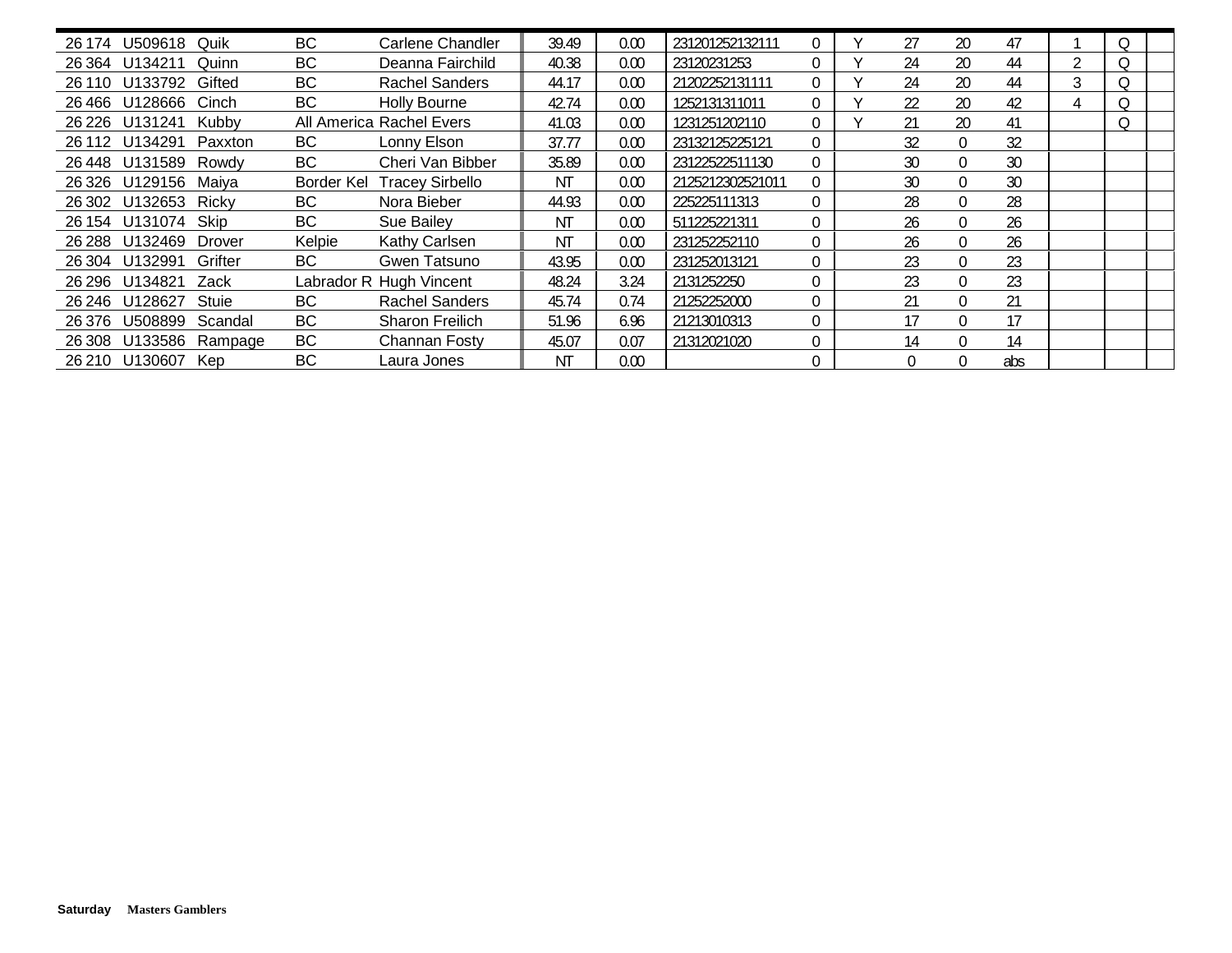| <b>Saturday</b>       |                        | <b>Perf III Gamblers</b> |                        | <b>EVELYN'S RING</b>                                         |                |                  |                         |                                      |             |                    |                               |          | VAST Feb 11-12 2012 Turlock CA      |              |  |
|-----------------------|------------------------|--------------------------|------------------------|--------------------------------------------------------------|----------------|------------------|-------------------------|--------------------------------------|-------------|--------------------|-------------------------------|----------|-------------------------------------|--------------|--|
|                       |                        | <b>Point System</b>      | Joker<br>Value<br>Open | <b>Time Allowed</b><br><b>Actually</b><br>Joker<br>Competing |                |                  |                         |                                      |             | Class Start: $135$ |                               |          | Finish: $219$                       |              |  |
| <b>Open Division:</b> | 22                     | 1235                     | 20<br>30               | 16<br>12                                                     |                |                  |                         |                                      |             |                    |                               |          | # of Dogs Entered: 41 Qualified: 11 |              |  |
|                       | 16 <sup>1</sup>        | 1235                     | 30<br>20               | 16<br>19                                                     |                |                  |                         |                                      |             |                    |                               |          |                                     |              |  |
| <b>Mini Division:</b> | 12                     | 1235                     | 30<br>20               | $\overline{2}$<br>17                                         |                |                  |                         |                                      |             |                    |                               |          |                                     |              |  |
| Catalog               | 8<br><b>USDAA</b>      | 1235<br>Dog Name         | 30<br>20               | 18<br>$\overline{7}$<br>Handler                              |                | <b>Time Flts</b> | <b>Opening Path</b>     | E                                    | Got<br>Gam? | Opning             | Points<br>Clsing              | Total    | Place                               | $Q$ ?        |  |
|                       |                        |                          | <b>Breed</b>           |                                                              | Time           |                  |                         |                                      |             |                    |                               |          |                                     |              |  |
| 08 294                | U134600                | Gwyny                    | PWCorgi                | Gail Mahood                                                  | 44.70          | 0.00             | 2252521231211           | $\mathbf 0$                          | Y           | 29                 | 20                            | 49       |                                     | Q            |  |
| 08 136                | 08 172 U500760 Sparkle | U510534 Sweet Pea        |                        | Pinchippet Arlene Watson                                     | 42.75          | 0.00             | 21121331312111          | 0                                    |             | 23                 | $\overline{0}$                | 23       | 2                                   |              |  |
| 08 192                | U130736                | William                  | Pug<br>PWCorgi         | Stephenie Morgan<br><b>Nell Davis</b>                        | 43.13<br>55.12 | 0.00<br>7.12     | 225225111               | $\mathbf 0$                          |             | 21<br>21           | $\mathbf 0$<br>$\overline{0}$ | 21       | 3                                   |              |  |
| 08 200                | U112568 Cindy          |                          | <b>JRT</b>             | Kathy Carlsen                                                | 48.49          | 0.49             | 2312521212<br>231202231 | $\boldsymbol{0}$<br>$\boldsymbol{0}$ |             | 16                 | $\mathbf 0$                   | 21<br>16 | 4                                   |              |  |
|                       | 08 252 U121007 Tater   |                          | Pomerania Ray Jang     |                                                              | 48.17          | 0.17             | 22522110                | $\mathbf 0$                          |             | 15                 | $\mathbf 0$                   | 15       |                                     |              |  |
|                       | 08 338 U137315 Poppy   |                          | Chihuahua Lisa White   |                                                              | 39.58          | 0.00             | 22102250                | 0                                    |             | 14                 | $\overline{0}$                | 14       |                                     |              |  |
|                       |                        |                          |                        |                                                              |                |                  |                         |                                      |             |                    |                               |          |                                     |              |  |
|                       | 12 104 U504376         | <b>Tess</b>              | Sheltie                | Kathi Kikuyama                                               | 42.23          | 0.00             | 525212312131            | $\overline{0}$                       | Y           | 28                 | 20                            | 48       |                                     | Q            |  |
|                       | 12 250 U510986 Millie  |                          |                        | Border Cor Kathy Van Der Maa                                 | 47.76          | 0.76             | 22525111211             | $\mathbf 0$                          |             | 23                 | $\overline{0}$                | 23       | $\overline{2}$                      |              |  |
|                       | 16 292 U129697         | Epic                     | BC                     | Janet Dunn                                                   | 40.96          | 0.00             | 212522521231311         | $\boldsymbol{0}$                     | Y           | 33                 | 20                            | 53       |                                     | Q            |  |
| 16410                 | U503871                | Maddie                   | <b>BC</b>              | Katrina Parkinson                                            | 38.59          | 0.00             | 125125212313            | 0                                    | Y           | 28                 | 20                            | 48       | $\overline{2}$                      | Q            |  |
| 16404                 | U506087                | Toby                     | ShepX                  | Lisa Andrews                                                 | 39.99          | 0.00             | 2215225211113           | 0                                    | Y           | 28                 | 20                            | 48       | 3                                   | Q            |  |
| 16 360                | U120454                | Fable                    | BC                     | <b>Rachel Sanders</b>                                        | 40.83          | 0.00             | 215225213131            | $\mathbf 0$                          | Y           | 28                 | 20                            | 48       | $\Delta$                            | $\mathsf{O}$ |  |
|                       | 16 334 U125715         | Willie                   | <b>ACD</b>             | <b>Barb Triol</b>                                            | 43.59          | 0.00             | 222252251310            | $\boldsymbol{0}$                     | Y           | 27                 | 20                            | 47       |                                     | $\Omega$     |  |
|                       | 16 494 U120780         | Maddie                   | Aussie                 | Sue Rush                                                     | 43.24          | 0.00             | 21231112231221          | $\boldsymbol{0}$                     | Y           | 24                 | 20                            | 44       |                                     | $\Omega$     |  |
| 16496                 | U115066                | <b>Bump</b>              | <b>BC</b>              | <b>Karey Krauter</b>                                         | 43.41          | 0.00             | 222202021110            | $\mathbf 0$                          | Y           | 15                 | 20                            | 35       |                                     | Q            |  |
| 16 176                | U500276                | Heath                    | $\sf BC$               | <b>Terry LeClair</b>                                         | 39.86          | 0.00             | 22125225211131          | $\boldsymbol{0}$                     |             | 30 <sup>°</sup>    | $\boldsymbol{0}$              | 30       |                                     |              |  |
|                       | 16 328 U128901         | <b>Styx</b>              | <b>BC</b>              | <b>Karey Krauter</b>                                         | <b>NT</b>      | 0.00             | 222252523311            | $\mathbf 0$                          |             | 30                 | $\overline{0}$                | 30       |                                     |              |  |
|                       | 16 482 U500266         | Shadow                   |                        | Labrador R Debbie Chun                                       | 39.64          | 0.00             | 2121520521323           | $\boldsymbol{0}$                     |             | 29                 | $\overline{0}$                | 29       |                                     |              |  |
|                       | 16442 U507133          | <b>Blue</b>              | Sheltie                | Sandrine Williamso                                           | <b>NT</b>      | 0.00             | 231250252123            | $\boldsymbol{0}$                     |             | 28                 | $\boldsymbol{0}$              | 28       |                                     |              |  |
| 16 258                | U124091                | Annie                    | BC                     | Kathleen Alles                                               | 36.50          | 0.00             | 232252251120            | $\mathbf 0$                          |             | 27                 | $\overline{0}$                | 27       |                                     |              |  |
| 16 3 84               | U506651                | Riley                    | Aussie                 | <b>Denice Sawatzky</b>                                       | 41.35          | 0.00             | 212522521110            | $\mathbf 0$                          |             | 24                 | $\overline{0}$                | 24       |                                     |              |  |
|                       | 16 474 U505085         | <b>Bianca</b>            | <b>BC</b>              | Narae Kim                                                    | 41.48          | 0.00             | 1252521231              | $\mathbf 0$                          |             | 24                 | $\overline{0}$                | 24       |                                     |              |  |
|                       | 16 472 U117372 Ally    |                          | <b>ACD</b>             | Mardee Jang                                                  | 41.50          | 0.00             | 21225221131             | $\mathbf 0$                          |             | 22                 | $\mathbf 0$                   | 22       |                                     |              |  |
|                       | 16 332 U133282         | Bella                    | Kelpie                 | <b>Colleen Reid</b>                                          | <b>NT</b>      | 0.00             | 1252252120              | $\boldsymbol{0}$                     |             | 22                 | $\boldsymbol{0}$              | 22       |                                     |              |  |
|                       | 16 432 U117541         | <b>Bud</b>               | BC                     | Barbara McElhiney                                            | <b>NT</b>      | 0.00             | 2212252211              | $\overline{0}$                       |             | 20                 | $\overline{0}$                | 20       |                                     |              |  |
|                       | 16 498 U133283 Annie   |                          | Kelpie                 | Colleen Reid                                                 | <b>NT</b>      | 0.00             | 120225151               | $\mathbf 0$                          |             | 19                 | $\overline{0}$                | 19       |                                     |              |  |
|                       | 16 426 U125087         | Trane                    | BC                     | Mike Kambeitz                                                | <b>NT</b>      | 0.00             | 2202251112              | $\boldsymbol{0}$                     |             | 18                 | $\mathbf 0$                   | 18       |                                     |              |  |
|                       | 16 152 U507110 Cass    |                          | BC                     | Nancy Tetrick                                                | <b>NT</b>      | 0.00             |                         | $\overline{0}$                       |             | $\mathbf 0$        | $\mathbf 0$                   | abs      |                                     |              |  |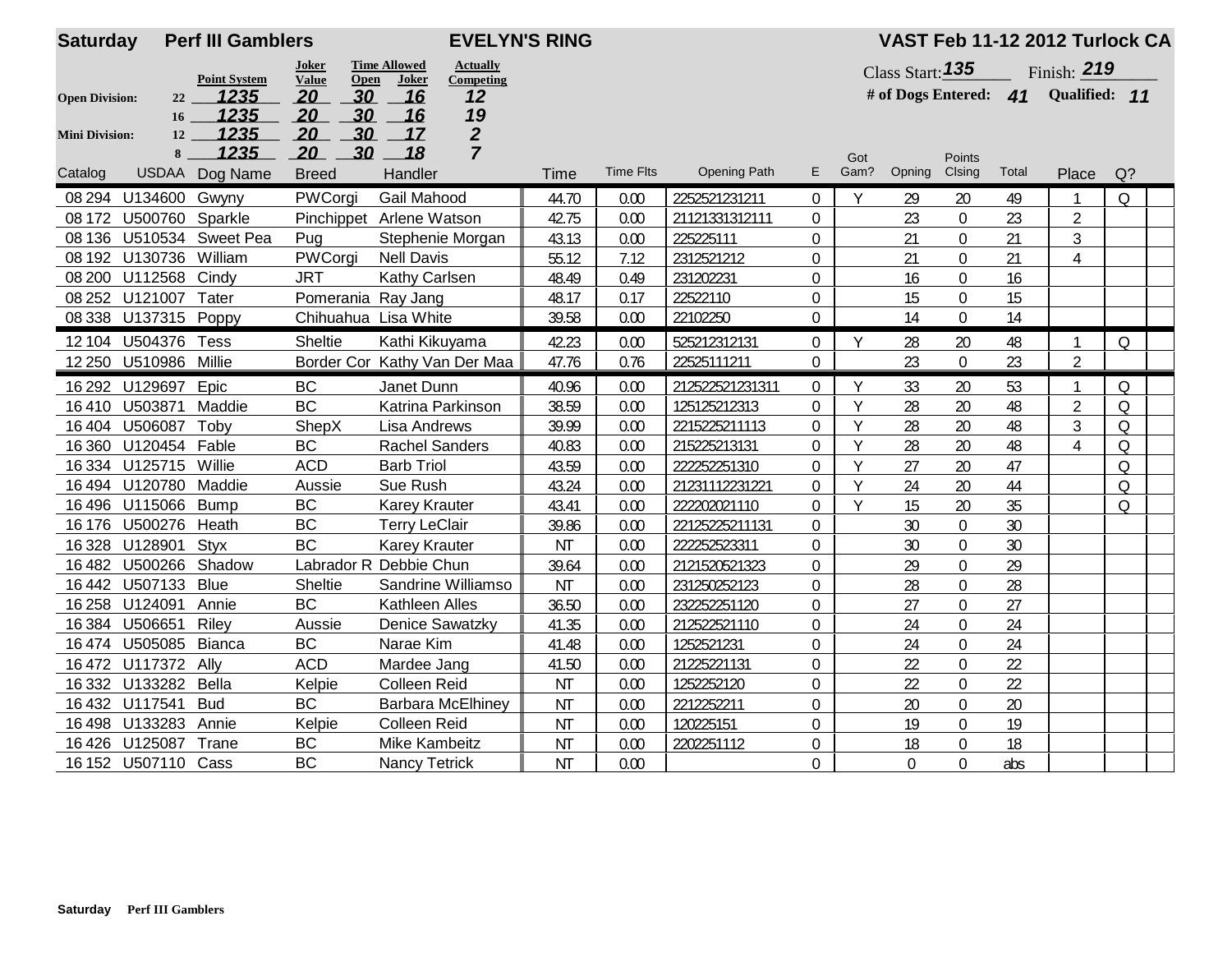| 22 184 U127252 Chaps  |       | Aussie     | Jean Danver               | 41.35     | 0.00 | 21552111313   |  |    | 20 | 45 |          | O |  |
|-----------------------|-------|------------|---------------------------|-----------|------|---------------|--|----|----|----|----------|---|--|
| 22464 U123644         | Brenn | BC         | Carlene Chandler          | 39.91     | 0.00 | 212202021121  |  | 16 | 20 | 36 |          |   |  |
| U501822<br>22 274     | Tweed | BC         | Bettina Keszthelyi        | 35.80     | 0.00 | 5252123131310 |  | 29 |    | 29 | $\Omega$ |   |  |
| U116841<br>22 262     | Ana   | Catahoula  | Leslie Bickel             | 37.75     | 0.00 | 2315252211310 |  | 28 |    | 28 |          |   |  |
| 22 230 U508813 Starr  |       |            | All America Susanne Cohen | 44.30     | 0.00 | 2152521231    |  | 24 |    | 24 |          |   |  |
| 22 160 U125632 Darby  |       |            | Labrador R Debbie McVay   | 45.84     | 0.00 | 22225221131   |  | 23 |    | 23 |          |   |  |
| 22 238 U132325 Guapo  |       | <b>ACD</b> | Lisa Andrews              | 46.73     | 0.73 | 225225211100  |  | 23 | U  | 23 |          |   |  |
| 22 436 U508085 Bling  |       | BC.        | Laurie Salter             | <b>NT</b> | 0.00 | 212152501310  |  | 23 | 0  | 23 |          |   |  |
| 22 372 U505324 Kipper |       | BC.        | Susan Paulsen             | 42.00     | 0.00 | 212052500030  |  | 20 | 0  | 20 |          |   |  |
| 22 444 U511428        | Leeta | <b>GSD</b> | Roberta Troxell           | <b>NT</b> | 0.00 | 120252151     |  | 19 |    | 19 |          |   |  |
| 22 414 U134586 Cody   |       | BC         | Jennette Kovacs           | 43.52     | 0.00 | 120225210     |  |    |    | 15 |          |   |  |
| 22 206 U119818        | Tika  | Craussie   | Ellen Finch               | <b>NT</b> | 0.00 | 212202221     |  |    |    | 14 |          |   |  |

| <b>Saturday</b>                                |                            | <b>Veterans Gamblers</b><br><b>Time Allowed</b>                                         |                                               |                                                                                     | <b>EVELYN'S RING</b>                          |       |           |              |    |             |                                        |                         |       | VAST Feb 11-12 2012 Turlock CA     |       |  |
|------------------------------------------------|----------------------------|-----------------------------------------------------------------------------------------|-----------------------------------------------|-------------------------------------------------------------------------------------|-----------------------------------------------|-------|-----------|--------------|----|-------------|----------------------------------------|-------------------------|-------|------------------------------------|-------|--|
| <b>Open Division:</b><br><b>Mini Division:</b> | 16 <sup>2</sup><br>12<br>8 | <b>Point System</b><br><u> 1235 </u><br><u> 1235 </u><br><u> 1235 </u><br><u> 1235 </u> | Joker<br><b>Value</b><br>20<br>20<br>20<br>20 | <b>Joker</b><br><b>Open</b><br><u> 19</u><br>35<br>35<br>19<br>35<br>20<br>35<br>21 | <b>Actually</b><br><b>Competing</b><br>0<br>0 |       |           |              |    |             | Class Start: 220<br># of Dogs Entered: |                         |       | Finish: $221$<br><b>Qualified:</b> | 0     |  |
| Catalog                                        | <b>USDAA</b>               | Dog Name                                                                                | <b>Breed</b>                                  | Handler                                                                             |                                               | Time  | Time Flts | Opening Path | E. | Got<br>Gam? | Opning                                 | <b>Points</b><br>Clsing | Total | Place                              | $Q$ ? |  |
| 16 182                                         | U509209                    | Fritz                                                                                   |                                               | Giant Schn Jennifer Mangelos                                                        |                                               | 48.73 | 0.00      | 52511110     |    |             | 16                                     |                         | 16    |                                    |       |  |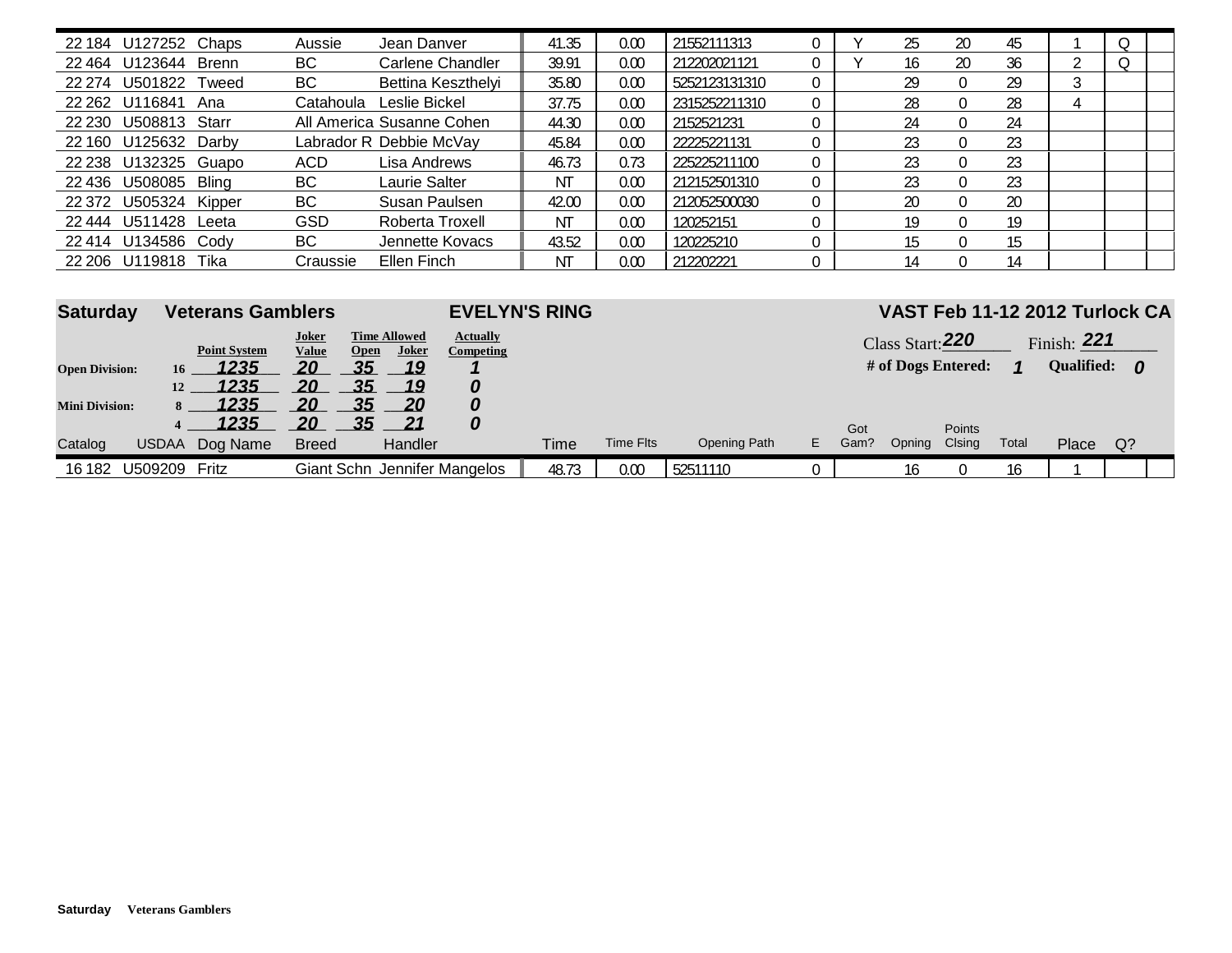| <b>Saturday</b>       |                       | <b>Masters Snooker</b>        |                                    | <b>EVELYN'S RING</b>      |           |              |                |          |                |                                        |       | VAST Feb 11-12 2012 Turlock CA |   |               |  |
|-----------------------|-----------------------|-------------------------------|------------------------------------|---------------------------|-----------|--------------|----------------|----------|----------------|----------------------------------------|-------|--------------------------------|---|---------------|--|
| <b>Open Division:</b> | 26                    | <b>SCT</b><br>50.00           | <b>Actually</b><br>Competing<br>16 |                           |           |              |                |          |                | Class Start: 302<br># of Dogs Entered: |       | Finish: $410$<br>71            |   | Qualified: 29 |  |
| <b>Mini Division:</b> | 22<br>16 <sup>1</sup> | 50.00<br>52.00<br>55.00<br>12 | 38<br>8<br>3                       |                           |           |              |                | Clsing   |                | Points                                 |       |                                |   |               |  |
| Catalog               |                       | USDAA Dog Name                | <b>Breed</b>                       | <b>Handler</b>            | Time      | Opening Path | E.             | max      | Opning         | Clsing                                 | Total | Place $Q$ ? $ SQ$ ?            |   |               |  |
| 12 172                | U500760               | Sparkle                       |                                    | Pinchippet Arlene Watson  | 45.43     | 171415       | $\overline{0}$ |          | 19             | 27                                     | 46    |                                | Q |               |  |
| 12 290                | U503763               | <b>Belle</b>                  | Min Pin                            | Yukari Nishimura          | 56.01     | 171415       | $\overline{0}$ |          | 19             | 27                                     | 46    | 2                              | Q |               |  |
| 12 100                | U134265               | Ben                           | PWCorgi                            | Arlene Watson             | 32.77     | 171717       | 0              |          | 24             | $\overline{2}$                         | 26    | 3                              |   |               |  |
| 12 1 28               | U135683 Breeze        |                               | Chi-terrier                        | <b>Barbara McElhiney</b>  | <b>NT</b> |              | $\overline{0}$ | $\Omega$ | $\overline{0}$ | $\mathbf 0$                            | abs   |                                |   |               |  |
| 16 284                | U128477               | Wave                          | <b>Sheltie</b>                     | <b>Marcy Mantell</b>      | 48.96     | 15171717     | $\overline{0}$ |          | 30             | 27                                     | 57    |                                | Q | SQ            |  |
| 16 2 24               | U508550 Honey         |                               |                                    | Beagle-mix Lisa White     | 48.99     | 17141616     | $\Omega$       |          | 27             | 27                                     | 54    |                                |   | <b>SQ</b>     |  |
| 16 300                | U508383               | Alaska                        | <b>Sheltie</b>                     | Gladys Pedigo             | 51.77     | 171717       | $\Omega$       |          | 24             | 27                                     | 51    | 3                              | Q |               |  |
| 16 132                | U125447               | Sizzle                        | <b>Sheltie</b>                     | <b>Sue Dowell</b>         | ΝT        | 17141517     | 0              |          | 27             | 2                                      | 29    | 4                              |   |               |  |
| 16 452                | U510506               | She-Ra                        | Shelt-inu                          | Sue Dowell                | 42.67     | 171717       | $\Omega$       |          | 24             | $\overline{2}$                         | 26    |                                |   |               |  |
| 16428                 | U133795               | Chico                         |                                    | Toy Fox Te Pat McKenna    | ΝT        | 171415       | $\Omega$       | $\Omega$ | 19             | $\overline{0}$                         | 19    |                                |   |               |  |
| 16 198                | U509268               | Fin                           | <b>Sheltie</b>                     | Vici Whisner              | 18.97     | 17           | 0              | $\theta$ | 8              | 0                                      | 8     |                                |   |               |  |
|                       | 16 446 U131397 Lily   |                               |                                    | Border Cor Jeanine Cowger | 21.09     |              |                | $\theta$ |                | 0                                      |       |                                |   |               |  |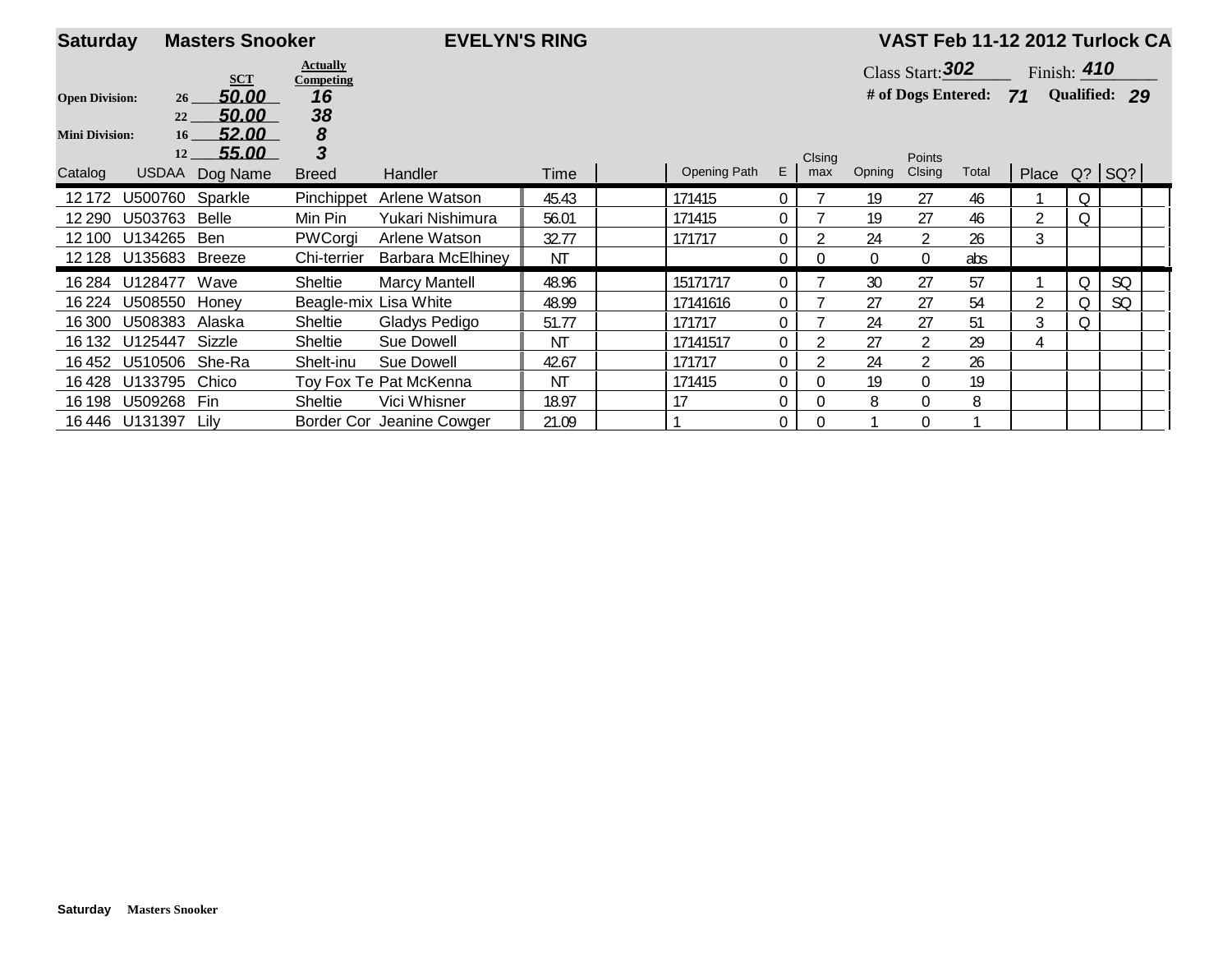| 22 254 U506362          | Icon                          | BC            | Channan Fosty           | 46.09     | 17171615 | $\mathbf 0$      | $\overline{7}$   | 29             | 27               | 56               |                | $\mathsf{O}$ | <b>SQ</b> |  |
|-------------------------|-------------------------------|---------------|-------------------------|-----------|----------|------------------|------------------|----------------|------------------|------------------|----------------|--------------|-----------|--|
| 22 170 U128698          | Killy                         | <b>BC</b>     | Dave Grubel             | 42.40     | 17141617 | $\overline{0}$   | $\overline{7}$   | 28             | 27               | 55               | $\overline{2}$ | $\Omega$     | <b>SQ</b> |  |
| 22 282 U138036 Boca     |                               | Aussie        | Dave Grubel             | 44.20     | 17141617 | $\overline{0}$   | $\overline{7}$   | 28             | 27               | 55               | 3              | $\Omega$     | <b>SQ</b> |  |
| 22 256 U129151          | Jessie                        | <b>BC</b>     | Nora Bieber             | 49.81     | 14161717 | $\overline{0}$   | $\overline{7}$   | 28             | 27               | 55               | 4              | $\Omega$     | <b>SQ</b> |  |
| 22 218 U511307 Jeepers  |                               | <b>BC</b>     | Cheri Scannell          | 47.06     | 14151717 | $\overline{0}$   | $\overline{7}$   | 27             | 27               | 54               |                | $\Omega$     | SQ        |  |
| 22 394 U508803 Arrow    |                               | Am Indian     | Deanna Fairchild        | 50.47     | 17141516 | $\overline{0}$   | $\overline{7}$   | 26             | 27               | 53               | 6              | $\Omega$     | <b>SQ</b> |  |
| 22 190 U134116 Kist     |                               | BC            | <b>Holly Bourne</b>     | 45.87     | 17171614 | $\overline{0}$   | 6                | 28             | 20               | 48               |                | $\Omega$     |           |  |
| 22 278 U504716 Jersey   |                               | <b>BC Mix</b> | Barbara Snarr           | 46.73     | 171415   | $\overline{0}$   | $\overline{7}$   | 19             | 27               | 46               |                | Q            |           |  |
| 22 106 U130162 Sweep    |                               | <b>BC</b>     | Roger Anderson          | 52.86     | 15171717 | $\overline{0}$   | 5                | 30             | 14               | 44               |                | $\Omega$     |           |  |
| 22 148 U130907 Cassidy  |                               | BC            | Channan Fosty           | 37.54     | 171015   | $\boldsymbol{0}$ | $\overline{7}$   | 15             | 27               | 42               |                | $\Omega$     |           |  |
| 22 344 U504605 Boost    |                               | BC            | Ellen Finch             | 51.61     | 17171415 | $\overline{0}$   | 5                | 27             | 14               | 41               |                | $\Omega$     |           |  |
| 22 216 U508729 J.B.     |                               | <b>BC</b>     | Kathleen Alles          | 40.01     | 171717   | $\overline{0}$   | 5                | 24             | 14               | 38               |                | $\mathsf O$  |           |  |
| 22 232 U132060 Cami     |                               | Aussie        | Matt Mizenko            | <b>NT</b> | 17171615 | $\overline{0}$   | $\overline{4}$   | 29             | 9                | 38               |                | $\Omega$     |           |  |
| 22 134 U134837 Fawkes   |                               | <b>BC</b>     | Katrina Parkinson       | 57.48     | 17141517 | $\overline{0}$   | $\overline{4}$   | 27             | 9                | 36               |                |              |           |  |
| 22 420 U132968 Betty    |                               | Kelpie        | <b>Tracey Sirbello</b>  | 36.18     | 17171615 | $\overline{0}$   | 3                | 29             | 5                | 34               |                |              |           |  |
| 22 274 U501822 Tweed    |                               | <b>BC</b>     | Bettina Keszthelyi      | 36.59     | 17171615 | $\overline{0}$   | 3                | 29             | 5                | 34               |                |              |           |  |
| 22 422 U135052 Deenie   |                               |               | Border Kel Carol Bowers | 38.54     | 17171615 | $\overline{0}$   | 3                | 29             | 5                | 34               |                |              |           |  |
| 22 396 U133848 Kiley    |                               | <b>BC</b>     | Roberta Troxell         | 43.16     | 17171615 | $\mathbf 0$      | $\mathfrak{Z}$   | 29             | 5                | 34               |                |              |           |  |
| 22 356 U509728 Moxie    |                               | Aussie        | Sara McAulay            | <b>NT</b> | 17171615 | $\mathbf 0$      | $\mathfrak{Z}$   | 29             | 5                | 34               |                |              |           |  |
| 22 234 U505388 Koa      |                               | BC            | Kathy Carlsen           | 36.78     | 14151717 | $\overline{0}$   | $\mathfrak{Z}$   | 27             | 5                | 32               |                |              |           |  |
| 22 370 U503025 Savanna  |                               | BC            | Gwen Tatsuno            | 41.83     | 15171717 | $\overline{0}$   | $\overline{2}$   | 30             | $\overline{2}$   | 32               |                |              |           |  |
| 22 434 U508660 Sweep    |                               | <b>BC</b>     | Jim Basic               | 34.56     | 15161717 | $\overline{0}$   | $\overline{2}$   | 29             | $\overline{2}$   | 31               |                |              |           |  |
| 22 486 U134280 Gemma    |                               |               | Eng Sheph Toni Duralski | 41.63     | 17171615 | $\overline{0}$   | $\overline{2}$   | 29             | $\overline{2}$   | 31               |                |              |           |  |
| 22 242 U128206 Cirque   |                               | BC            | Sharon Freilich         | 37.34     | 17171715 | $\overline{0}$   | $\Omega$         | 30             | $\mathbf 0$      | 30               |                |              |           |  |
| 22 162 U508630 Bailey   |                               | BC            | Shari Goldfarb          | 39.70     | 14161717 | $\mathbf 0$      | $\overline{2}$   | 28             | $\overline{2}$   | 30               |                |              |           |  |
| 22 352 U132420          | Ruby                          | BC            | Kate Wheelock           | 33.22     | 17141517 | $\mathbf 0$      | $\overline{2}$   | 27             | $\overline{2}$   | 29               |                |              |           |  |
| 22 180 U510768 Rumor    |                               | BC            | <b>Denice Sawatzky</b>  | 35.48     | 171717   | $\boldsymbol{0}$ | $\overline{2}$   | 24             | $\overline{2}$   | 26               |                |              |           |  |
| 22 108 U130779 Ariel    |                               | Aussie        | <b>Mary Schultz</b>     | 43.40     | 17171610 | $\overline{0}$   | $\mathbf 0$      | 24             | $\boldsymbol{0}$ | 24               |                |              |           |  |
| 22 214 U129629 Bette    |                               | BC            | Mary Van Wormer         | 37.00     | 141517   | $\overline{0}$   | $\overline{2}$   | 19             | $\overline{2}$   | 21               |                |              |           |  |
| 22 260 U503726 Beadle   |                               | BC            | <b>Terry LeClair</b>    | 25.07     | 17171    | $\mathbf 0$      | $\Omega$         | 17             | $\mathbf 0$      | 17               |                |              |           |  |
| 22 392 U504534 Kollee   |                               | BC            | <b>Shelley Carrillo</b> | 16.41     | 1415     | $\boldsymbol{0}$ | $\Omega$         | 11             | $\mathbf 0$      | 11               |                |              |           |  |
| 22 366 U507749 Niko     |                               | <b>BC</b>     | Linda Darcy             | 36.26     | 171      | $\mathbf 0$      | $\Omega$         | 9              | $\mathbf 0$      | 9                |                |              |           |  |
| 22 228 U133343 Dig      |                               | BC            | <b>Karey Krauter</b>    | 13.56     | 17       | $\boldsymbol{0}$ | $\Omega$         | 8              | $\mathbf 0$      | 8                |                |              |           |  |
| 22 186 U506790          | Picaboo                       | BC            | Nancy Damarodas         | 18.73     | 17       | $\boldsymbol{0}$ | $\boldsymbol{0}$ | 8              | $\boldsymbol{0}$ | 8                |                |              |           |  |
| 22 438 U135154 Bounce   |                               | <b>BC</b>     | Karla Ahn               | <b>NT</b> | 16       | $\Omega$         | $\overline{0}$   | $\overline{7}$ | 0                | $\overline{7}$   |                |              |           |  |
| 22 382 U510489 Trim     |                               | BC            | Roger Anderson          | 12.94     |          | 0                | 0                |                | 0                |                  |                |              |           |  |
| 22 156 U510839 Jemima   |                               | Aussie        | Maralise Howze          | 6.63      |          | $\boldsymbol{0}$ | $\mathbf 0$      | 0              | $\boldsymbol{0}$ | $\boldsymbol{0}$ |                |              |           |  |
|                         | 22 118 U133955 Space Monke BC |               | Laura Pryse             | 13.51     |          | $\overline{0}$   | $\overline{0}$   | 0              | $\boldsymbol{0}$ | $\overline{0}$   |                |              |           |  |
| 22 492 U505451 Ceilidh  |                               | Beardie       | Jack Buhite             | ΝT        |          | $\pmb{0}$        | $\overline{0}$   | 0              | 0                | abs              |                |              |           |  |
| 22 208 U508866 Quas     |                               | <b>BC</b>     | Donna Sprouse           | <b>NT</b> |          | $\mathbf 0$      | $\overline{0}$   | 0              | 0                | abs              |                |              |           |  |
| 22 266 U134718 Skyelark |                               | Beardie       | Jack Buhite             | <b>NT</b> |          | $\overline{0}$   | $\overline{0}$   | 0              | 0                | abs              |                |              |           |  |
| 22 478 U510069 Roulette |                               | BC            | Katy Robertson          | <b>NT</b> |          | $\overline{0}$   | $\overline{0}$   | $\mathbf 0$    | $\boldsymbol{0}$ | abs              |                |              |           |  |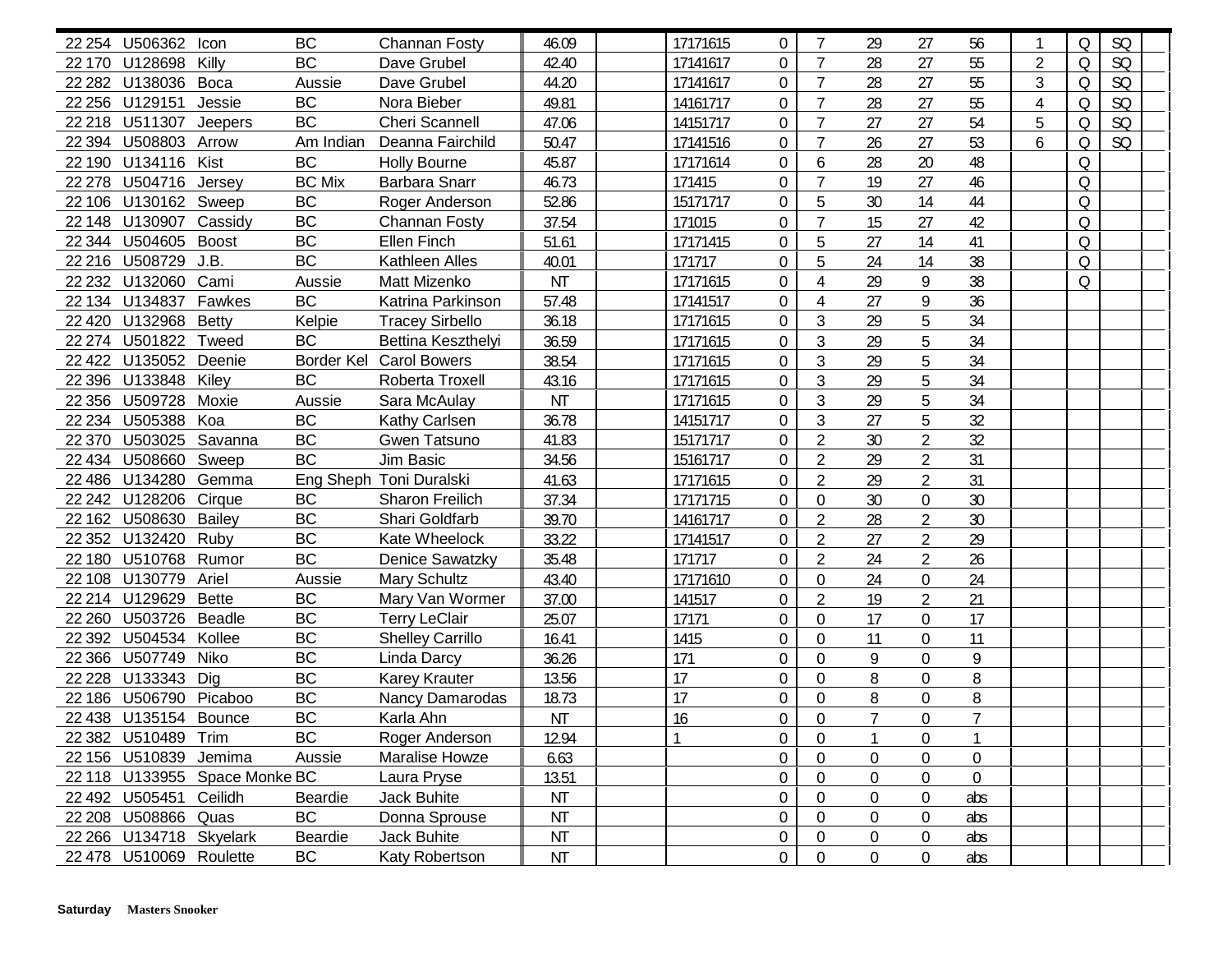| 26 376 U508899 Scandal |                        | BC         | <b>Sharon Freilich</b>   | 46.60     | 17171715 |                |    | 30 | 27          | 57  |               |   | <b>SQ</b> |  |
|------------------------|------------------------|------------|--------------------------|-----------|----------|----------------|----|----|-------------|-----|---------------|---|-----------|--|
|                        | 26 308 U133586 Rampage | BC         | Channan Fosty            | 45.40     | 17171615 | $\overline{0}$ |    | 29 | 27          | 56  |               | Q | SQ        |  |
| 26 112 U134291         | Paxxton                | BС         | Lonny Elson              | 46.86     | 14171717 | $\Omega$       |    | 29 | 27          | 56  | $\mathcal{S}$ | Q | SQ        |  |
| 26 364 U134211         | Quinn                  | BC         | Deanna Fairchild         | 48.40     | 17171615 | $\overline{0}$ |    | 29 | 27          | 56  | 4             | Q |           |  |
| 26 174 U509618         | Quik                   | BC         | Carlene Chandler         | 41.63     | 171717   |                |    | 24 | 27          | 51  |               | Q |           |  |
| 26 326 U129156 Maiya   |                        | Border Kel | <b>Tracey Sirbello</b>   | 42.09     | 17171610 | $\overline{0}$ |    | 24 | 27          | 51  |               | Q |           |  |
| 26 154 U131074 Skip    |                        | BC         | Sue Bailey               | 54.47     | 17171615 | $\overline{0}$ | h  | 29 | 20          | 49  |               | Q |           |  |
| 26 110 U133792 Gifted  |                        | BC         | <b>Rachel Sanders</b>    | 52.40     | 15171717 | 0              | 5  | 30 | 14          | 44  |               | Q |           |  |
| 26 302 U132653 Ricky   |                        | BC         | Nora Bieber              | 47.36     | 14161717 | $\Omega$       | 5  | 28 | 14          | 42  |               | Q |           |  |
| 26 448 U131589 Rowdy   |                        | BC         | Cheri Van Bibber         | 43.72     | 171717   | $\Omega$       | 5  | 24 | 14          | 38  |               | Q |           |  |
| 26 296 U134821         | Zack                   |            | Labrador R Hugh Vincent  | 59.88     | 14171717 | $\Omega$       |    | 29 | 9           | 38  |               | Q |           |  |
| 26 246 U128627 Stuie   |                        | BC.        | <b>Rachel Sanders</b>    | 40.07     | 15171717 | $\overline{0}$ |    | 30 | 2           | 32  |               |   |           |  |
| 26 466 U128666         | Cinch                  | BC         | <b>Holly Bourne</b>      | 39.42     | 17171615 | $\Omega$       |    | 29 | $\Omega$    | 29  |               |   |           |  |
| 26 288 U132469         | Drover                 | Kelpie     | Kathy Carlsen            | 32.46     | 14151717 | $\overline{0}$ |    | 27 | $\mathbf 0$ | 27  |               |   |           |  |
| 26 304 U132991         | Grifter                | BC         | Gwen Tatsuno             | 33.71     | 17171410 | $\overline{0}$ | .3 | 22 | 5           | 27  |               |   |           |  |
| 26 226 U131241         | Kubby                  |            | All America Rachel Evers | 20.34     |          |                |    |    | $\mathbf 0$ |     |               |   |           |  |
| 26 210 U130607         | Kep                    | BC         | Laura Jones              | <b>NT</b> |          | 0              |    |    | 0           | abs |               |   |           |  |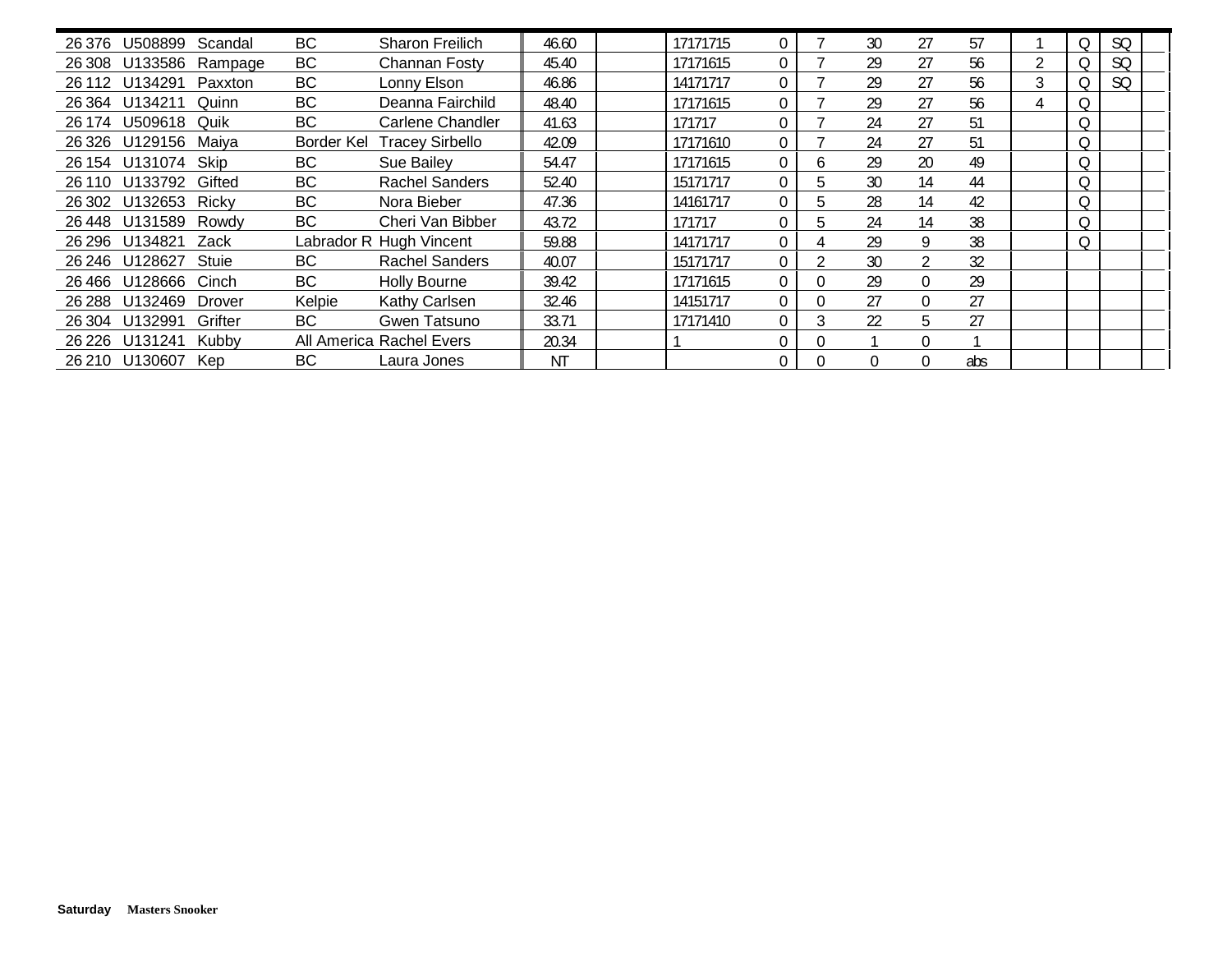| <b>Saturday</b>       |                       | <b>Perf III Snooker</b> |                      | <b>EVELYN'S RING</b>         |             |                     |                  |                |        |                  |       |                                     |             | VAST Feb 11-12 2012 Turlock CA |
|-----------------------|-----------------------|-------------------------|----------------------|------------------------------|-------------|---------------------|------------------|----------------|--------|------------------|-------|-------------------------------------|-------------|--------------------------------|
|                       |                       |                         | <b>Actually</b>      |                              |             |                     |                  |                |        | Class Start: 412 |       |                                     | Finish: 451 |                                |
| <b>Open Division:</b> | 22                    | <b>SCT</b><br>52.00     | Competing<br>11      |                              |             |                     |                  |                |        |                  |       | # of Dogs Entered: 39 Qualified: 17 |             |                                |
|                       | 16                    | 52.00                   | 18                   |                              |             |                     |                  |                |        |                  |       |                                     |             |                                |
| <b>Mini Division:</b> | 12                    | 54.00                   | 5                    |                              |             |                     |                  |                |        |                  |       |                                     |             |                                |
|                       | 8                     | 57.00                   | 5                    |                              |             |                     |                  | Clsing         |        | Points           |       |                                     |             |                                |
| Catalog               |                       | USDAA Dog Name          | <b>Breed</b>         | Handler                      | <b>Time</b> | <b>Opening Path</b> | E                | max            | Opning | Clsing           | Total | Place $Q$ ? $SQ$ ?                  |             |                                |
|                       | 08 294 U134600        | Gwyny                   | PWCorgi              | Gail Mahood                  | 56.62       | 17171715            | $\overline{0}$   | 7              | 30     | 27               | 57    |                                     | $\Omega$    | SQ                             |
|                       | 08 212 U134917        | Bambi                   | Pug                  | Laurie Cowhig                | 50.99       | 17171615            | $\overline{0}$   | $\overline{2}$ | 29     | $\overline{2}$   | 31    | $\overline{2}$                      |             |                                |
| 08 136                | U510534               | <b>Sweet Pea</b>        | Pug                  | Stephenie Morgan             | 65.14       | 10171615            | $\boldsymbol{0}$ | $\overline{4}$ | 22     | 9                | 31    | 3                                   |             |                                |
|                       | 08 338 U137315 Poppy  |                         | Chihuahua Lisa White |                              | 41.02       | 171717              | $\boldsymbol{0}$ | $\mathbf 0$    | 24     | $\mathbf 0$      | 24    | $\overline{4}$                      |             |                                |
|                       | 08 192 U130736        | William                 | PWCorgi              | <b>Nell Davis</b>            | 29.58       | 17                  | $\mathbf 0$      | $\overline{0}$ | 8      | $\mathbf 0$      | 8     |                                     |             |                                |
|                       | 12 272 U500615 Dart   |                         | <b>Sheltie</b>       | Kathi Kikuyama               | 50.62       | 17171615            | $\boldsymbol{0}$ | 7              | 29     | 27               | 56    |                                     | Q           | SQ                             |
| 12 250                | U510986               | Millie                  |                      | Border Cor Kathy Van Der Maa | 51.74       | 171415              | $\boldsymbol{0}$ | $\overline{7}$ | 19     | 27               | 46    | $\overline{2}$                      | $\Omega$    |                                |
|                       | 12 114 U502751        | Tazz                    | Sheltie              | Vici Whisner                 | 57.46       | 141517              | $\overline{0}$   | 6              | 19     | 20               | 39    | 3                                   | $\circ$     |                                |
|                       | 12 398 U508133 Fergie |                         | Eskie-huah Narae Kim |                              | 37.10       | 171717              | $0\,$            | $\mathbf 0$    | 24     | $\boldsymbol{0}$ | 24    | 4                                   |             |                                |
| 12 3 8 6              | U510198 Clark         |                         |                      | Pomerania Mardee Jang        | 24.61       | 14                  | $\overline{0}$   | $\overline{0}$ | 5      | $\overline{0}$   | 5     |                                     |             |                                |
|                       | 16 292 U129697        | Epic                    | <b>BC</b>            | Janet Dunn                   | 48.31       | 15171717            | $\overline{0}$   | $\overline{7}$ | 30     | 27               | 57    |                                     | $\Omega$    | SQ                             |
|                       | 16 360 U120454 Fable  |                         | <b>BC</b>            | Rachel Sanders               | 49.56       | 15171717            | $\overline{0}$   | $\overline{7}$ | 30     | 27               | 57    | 2                                   | Q           | SQ                             |
|                       | 16 258 U124091        | Annie                   | <b>BC</b>            | Kathleen Alles               | 45.53       | 171717              | $\overline{0}$   | $\overline{7}$ | 24     | 27               | 51    | 3                                   | Q           | <b>SQ</b>                      |
| 16 176                | U500276 Heath         |                         | <b>BC</b>            | <b>Terry LeClair</b>         | 47.37       | 17171610            | $\boldsymbol{0}$ | $\overline{7}$ | 24     | 27               | 51    | 4                                   | Q           |                                |
|                       | 16 474 U505085 Bianca |                         | <b>BC</b>            | Narae Kim                    | 49.40       | 171717              | $\overline{0}$   | $\overline{7}$ | 24     | 27               | 51    |                                     | Q           |                                |
|                       | 16 332 U133282 Bella  |                         | Kelpie               | <b>Colleen Reid</b>          | 51.23       | 171716              | $\boldsymbol{0}$ | $\overline{7}$ | 23     | 27               | 50    |                                     | $\mathsf O$ |                                |
| 16496                 | U115066               | <b>Bump</b>             | <b>BC</b>            | <b>Karey Krauter</b>         | 52.43       | 171716              | $\overline{0}$   | $\overline{7}$ | 23     | 27               | 50    |                                     | Q           |                                |
| 16 340                | U500544               | Trek                    | Aussie               | Erika Maurer                 | 38.50       | 171415              | $\overline{0}$   | $\overline{7}$ | 19     | 27               | 46    |                                     | Q           |                                |
|                       | 16 316 U125635        | Piper                   | Aussie               | Sue Rush                     | 36.11       | 17141617            | $\boldsymbol{0}$ | $\mathfrak{Z}$ | 28     | 5                | 33    |                                     |             |                                |
|                       | 16 498 U133283        | Annie                   | Kelpie               | <b>Colleen Reid</b>          | 48.74       | 14161717            | $0\,$            | $\overline{2}$ | 28     | $\overline{2}$   | 30    |                                     |             |                                |
|                       | 16 152 U507110        | Cass                    | BC                   | <b>Nancy Tetrick</b>         | 39.98       | 171717              | $\boldsymbol{0}$ | 3              | 24     | 5                | 29    |                                     |             |                                |
|                       | 16 426 U125087        | Trane                   | <b>BC</b>            | Mike Kambeitz                | <b>NT</b>   | 141516              | $\mathbf 0$      | $\overline{A}$ | 18     | 9                | 27    |                                     |             |                                |
|                       | 16410 U503871         | Maddie                  | <b>BC</b>            | Katrina Parkinson            | 42.53       | 10171615            | $\boldsymbol{0}$ | $\overline{2}$ | 22     | $\overline{2}$   | 24    |                                     |             |                                |
|                       | 16 404 U506087        | Toby                    | ShepX                | Lisa Andrews                 | 42.77       | 10171615            | $\overline{0}$   | $\overline{2}$ | 22     | $\overline{2}$   | 24    |                                     |             |                                |
|                       | 16 432 U117541        | <b>Bud</b>              | <b>BC</b>            | Barbara McElhiney            | 43.86       | 171415              | $\overline{0}$   | 3              | 19     | 5                | 24    |                                     |             |                                |
|                       | 16 334 U125715        | Willie                  | <b>ACD</b>           | <b>Barb Triol</b>            | 47.55       | 14101717            | $\mathbf 0$      | $\overline{2}$ | 22     | $\overline{2}$   | 24    |                                     |             |                                |
|                       | 16 482 U500266 Shadow |                         |                      | Labrador R Debbie Chun       | 34.74       | 141717              | $\overline{0}$   | $\overline{2}$ | 21     | $\overline{2}$   | 23    |                                     |             |                                |
|                       | 16 328 U128901 Styx   |                         | <b>BC</b>            | <b>Karey Krauter</b>         | 29.62       | 17171               | $\mathbf 0$      | $\overline{0}$ | 17     | $\overline{0}$   | 17    |                                     |             |                                |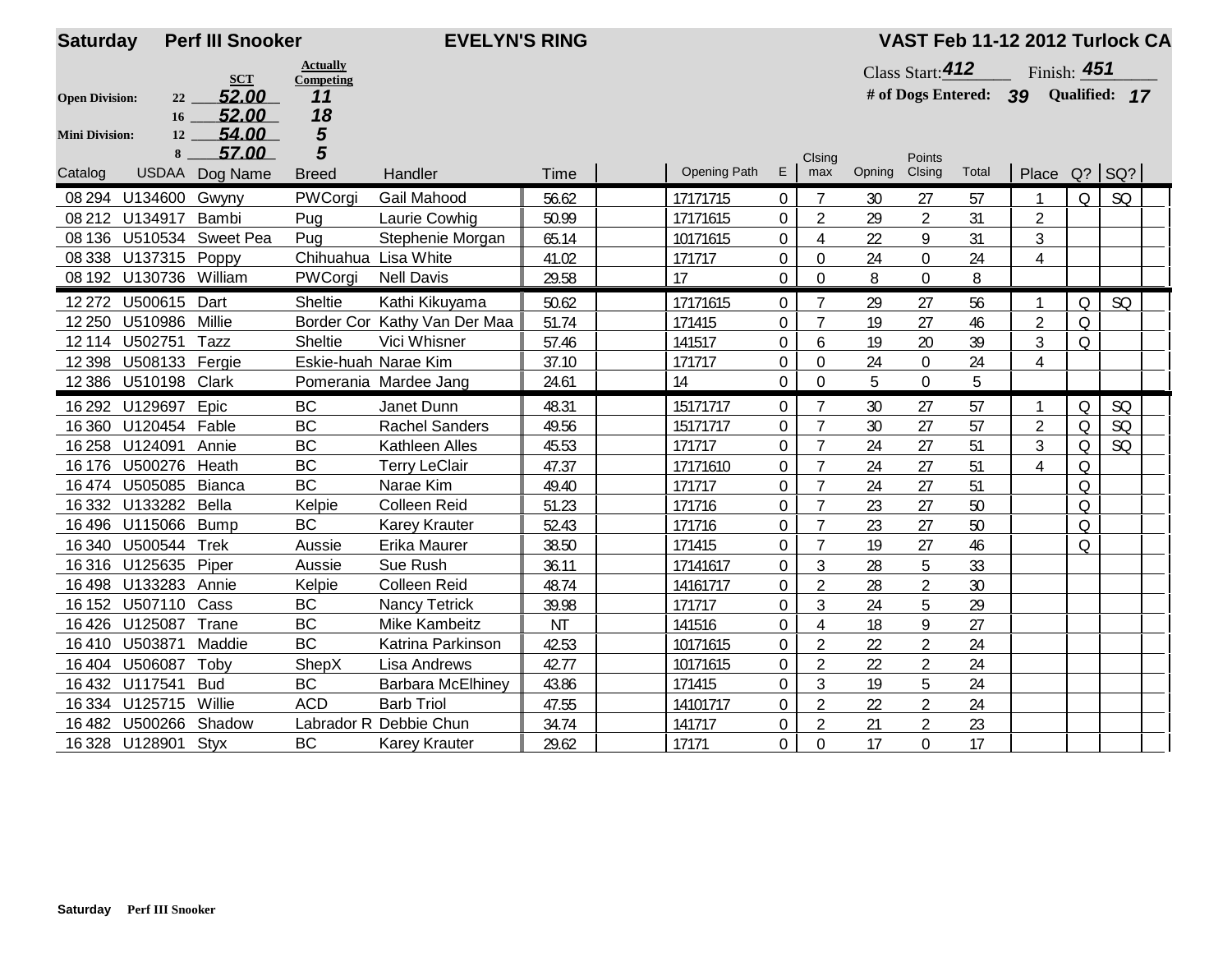| U127252 Chaps<br>22 184        | Aussie                    | Jean Danver      | 44.07 | 17171615 |   | 29 | 27 | 56 |  | <sub>SQ</sub> |  |
|--------------------------------|---------------------------|------------------|-------|----------|---|----|----|----|--|---------------|--|
| U123644<br>Brenn<br>22 464     | <b>BC</b>                 | Carlene Chandler | 46.25 | 171717   |   | 24 | 27 | 51 |  | <b>SQ</b>     |  |
| U508813 Starr<br>22 230        | All America Susanne Cohen |                  | 58.06 | 17171615 |   | 29 | 20 | 49 |  |               |  |
| U125632<br>Darby<br>22 160     | Labrador R Debbie McVay   |                  | 47.57 | 171415   |   | 10 | 27 | 46 |  |               |  |
| 22444 U511428<br>Leeta         | GSD                       | Roberta Troxell  | 59.84 | 17171615 |   | 29 | 14 | 43 |  |               |  |
| 22 262 U116841<br>Ana          | Catahoula                 | Leslie Bickel    | 36.37 | 17171615 |   | 29 |    | 31 |  |               |  |
| 22 206 U119818<br>Tika         | Craussie                  | Ellen Finch      | 39.01 | 17171415 |   |    |    | 29 |  |               |  |
| 22 436 U508085<br><b>Bling</b> | BC                        | Laurie Salter    | 30.99 | 14151717 | 0 |    |    | 27 |  |               |  |
| U132325 Guapo<br>22 238        | <b>ACD</b>                | Lisa Andrews     | 36.94 | 141516   |   | 18 |    | 20 |  |               |  |
| 22 372 U505324 Kipper          | BC                        | Susan Paulsen    | 30.44 | 101      |   |    |    | ി  |  |               |  |
| U501686<br>Sheila<br>22 240    | BC                        | Barbara Snarr    | ΝT    |          |   |    |    |    |  |               |  |

| <b>Saturday</b>       |                                                     | <b>Veterans Snooker</b> |                              | <b>EVELYN'S RING</b>         |       |              |   |               |        |                    |       | VAST Feb 11-12 2012 Turlock CA |                   |                   |  |
|-----------------------|-----------------------------------------------------|-------------------------|------------------------------|------------------------------|-------|--------------|---|---------------|--------|--------------------|-------|--------------------------------|-------------------|-------------------|--|
|                       |                                                     | <b>SCT</b>              | <b>Actually</b><br>Competing |                              |       |              |   |               |        | Class Start: 452   |       | Finish: $454$                  |                   |                   |  |
|                       | 55.00<br>16<br><b>Open Division:</b><br>55.00<br>12 |                         |                              |                              |       |              |   |               |        | # of Dogs Entered: |       | 2                              | <b>Oualified:</b> | - 2               |  |
|                       |                                                     |                         |                              |                              |       |              |   |               |        |                    |       |                                |                   |                   |  |
| <b>Mini Division:</b> | 8                                                   | 57.00<br>60.00          |                              |                              |       |              |   |               |        |                    |       |                                |                   |                   |  |
| Catalog               | 4<br><b>USDAA</b>                                   | Dog Name                | <b>Breed</b>                 | Handler                      | Time  | Opening Path | E | Clsing<br>max | Opning | Points<br>Clsing   | Total | Place                          |                   | $Q$ ? $ SQ$ ? $ $ |  |
|                       | 12 472 U117372 Ally                                 |                         | ACD                          | Mardee Jang                  | 55.73 | 141516       |   |               | 18     | 27                 | 45    |                                |                   |                   |  |
| 16 182                | U509209                                             | Fritz                   |                              | Giant Schn Jennifer Mangelos | 61.99 | 171315       |   |               | 18     | 27                 | 45    |                                |                   |                   |  |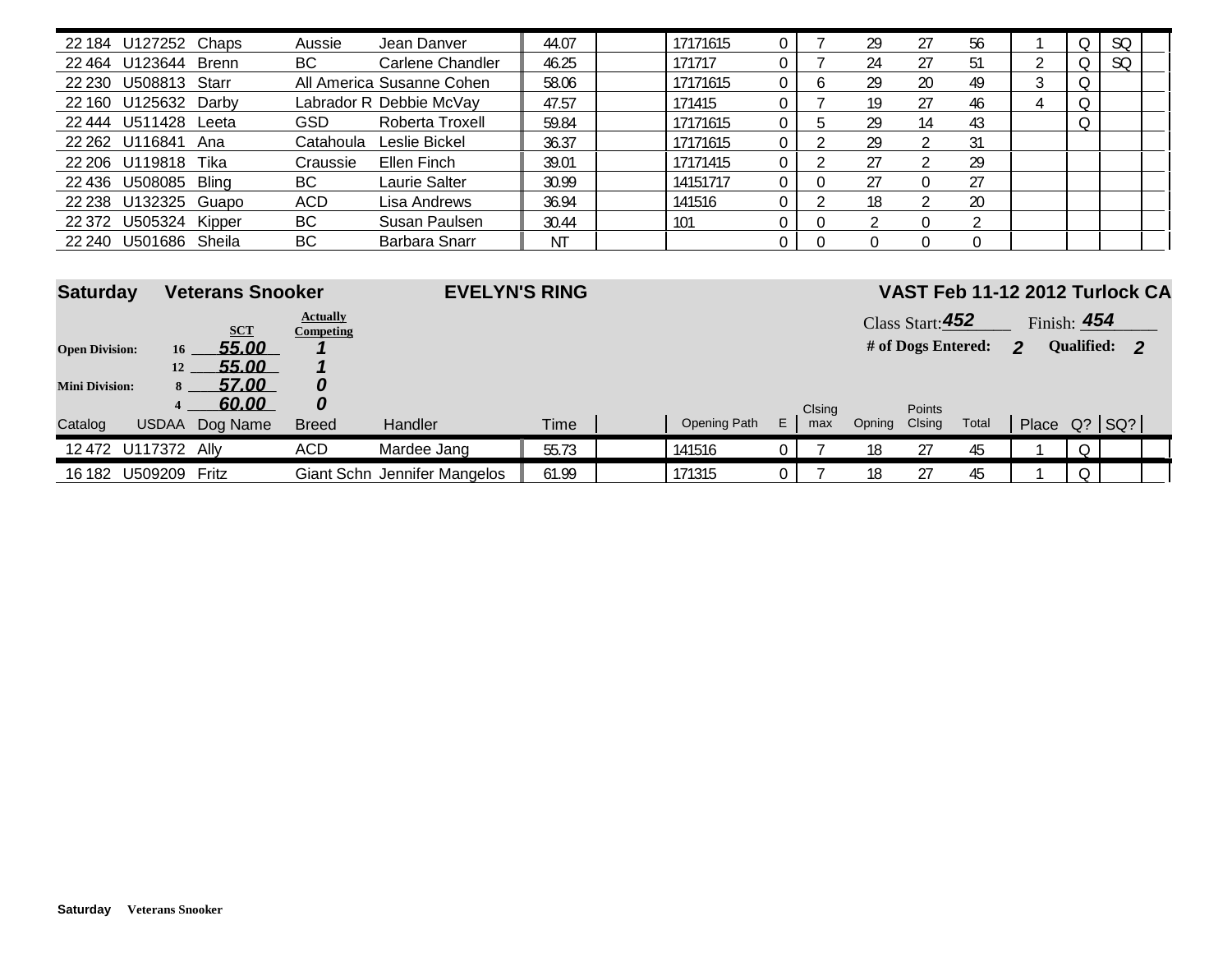| <b>Saturday</b>        | <b>Masters Jumpers</b>              |                                             | <b>EVELYN'S RING</b> |       |           |    |          |          |          |                          | VAST Feb 11-12 2012 Turlock CA |                        |               |            |
|------------------------|-------------------------------------|---------------------------------------------|----------------------|-------|-----------|----|----------|----------|----------|--------------------------|--------------------------------|------------------------|---------------|------------|
|                        | Yards                               | <b>Actually</b><br>SCT<br>Competing         |                      |       |           |    |          |          |          |                          | Class Start: 612               |                        | Finish: $655$ |            |
| <b>Open Division:</b>  | 150<br>26                           | 36<br>12                                    |                      |       |           |    |          |          |          |                          | # of Dogs Entered:             | 56                     | Qualified: 13 |            |
| <b>Mini Division:</b>  | 150<br>22<br>146<br>16<br>146<br>12 | 36<br>30<br>38 <sup>°</sup><br>6<br>2<br>40 |                      |       |           |    |          |          |          |                          |                                |                        |               |            |
| Catalog USDAA Dog Name |                                     | <b>Breed</b>                                | <b>Handler</b>       | Time  | Time Flts | R  |          | S F      | E.       | Course Flts   Total Flts |                                | Place $\sqrt{Q}$ ? Abs |               | <b>YPS</b> |
| 12 100                 | U134265 Ben                         | PWCorgi                                     | Arlene Watson        | 34.50 | 0.00      | 0  |          | $\Omega$ |          | E                        | E.                             |                        |               | 4.23       |
| 12 290                 | U503763 Belle                       | Min Pin                                     | Yukari Nishimura     | 43.97 | 0.00      | O. | $\Omega$ | $\Omega$ |          | F                        | F.                             |                        |               | 3.32       |
| U128477<br>16 284      | Wave                                | <b>Sheltie</b>                              | <b>Marcy Mantell</b> | 26.34 | 0.00      | 0  | $\Omega$ | $\Omega$ |          | 0                        | 0.00                           |                        |               | 5.54       |
| U125447<br>16 132      | Sizzle                              | <b>Sheltie</b>                              | Sue Dowell           | 30.60 | 0.00      | 0  | $\cap$   | $\Omega$ | $\Omega$ | 0                        | 0.00                           |                        |               | 4.77       |
| 16 224                 | U508550 Honey                       | Beagle-mix                                  | Lisa White           | 32.70 | 0.00      | O. | - 0      | $\Omega$ |          | 0                        | 0.00                           | 3                      |               | 4.46       |
| 16 300                 | U508383 Alaska                      | <b>Sheltie</b>                              | Gladys Pedigo        | 34.87 | 0.00      |    | -0       | $\Omega$ | $\Omega$ | 5                        | 5.00                           | 4                      |               | 4.19       |
| 16 198                 | U509268<br>Fin                      | <b>Sheltie</b>                              | Vici Whisner         | 31.69 | 0.00      |    | $\Omega$ | $\Omega$ |          | F                        | F.                             |                        |               | 4.61       |
|                        | 16 452 U510506 She-Ra               | Shelt-inu                                   | Sue Dowell           | ΝT    | 0.00      |    | $\Omega$ | $\Omega$ |          | E                        | Е                              |                        |               |            |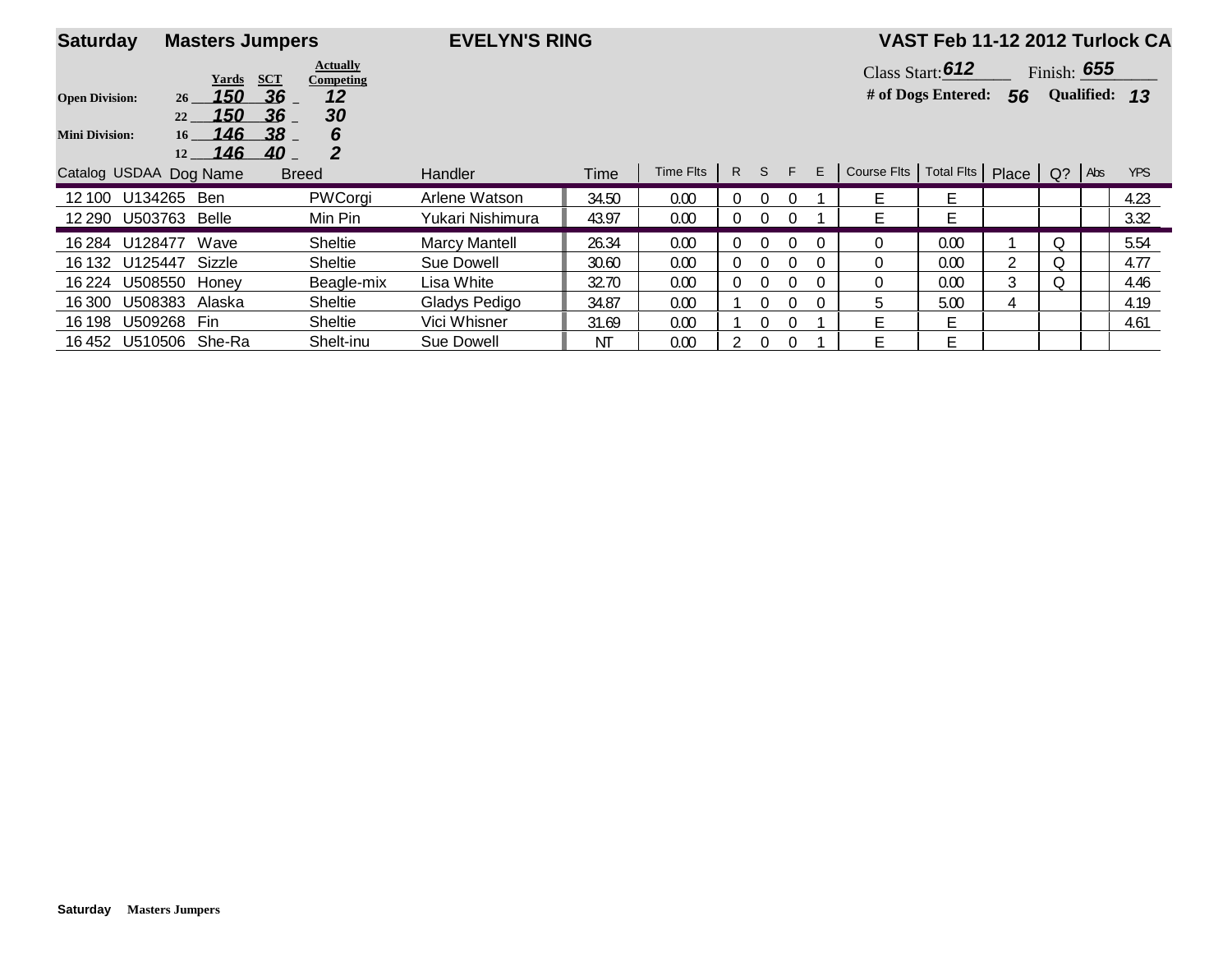|        | 22 190 U134116 Kist     |                                | <b>BC</b>            | <b>Holly Bourne</b>            | 26.59     | 0.00 | $\Omega$       | $\Omega$<br>$\mathbf{0}$             | $\overline{0}$ | $\Omega$       | 0.00  |                | Q |   | 5.64 |
|--------|-------------------------|--------------------------------|----------------------|--------------------------------|-----------|------|----------------|--------------------------------------|----------------|----------------|-------|----------------|---|---|------|
|        | 22 434 U508660          | Sweep                          | <b>BC</b>            | <b>Jim Basic</b>               | 26.75     | 0.00 | $\Omega$       | $\Omega$<br>$\mathbf 0$              | $\Omega$       | $\Omega$       | 0.00  | $\overline{2}$ | Q |   | 5.61 |
|        | 22 438 U135154 Bounce   |                                | <b>BC</b>            | Karla Ahn                      | 26.85     | 0.00 | $\theta$       | $\mathbf 0$<br>$\Omega$              | $\Omega$       | 0              | 0.00  | 3              | Q |   | 5.59 |
|        | 22 170 U128698          | Killy                          | <b>BC</b>            | Dave Grubel                    | 27.43     | 0.00 | $\overline{0}$ | 0<br>$\mathbf 0$                     | $\theta$       | $\Omega$       | 0.00  | 4              | Q |   | 5.47 |
|        | 22 242 U128206          | Cirque                         | <b>BC</b>            | Sharon Freilich                | 27.67     | 0.00 | $\Omega$       | $\mathbf 0$<br>$\boldsymbol{0}$      | $\theta$       | $\Omega$       | 0.00  | 5              | Q |   | 5.42 |
|        | 22 422 U135052 Deenie   |                                | <b>Border Kelpie</b> | <b>Carol Bowers</b>            | 29.07     | 0.00 | $\theta$       | $\mathbf 0$<br>$\mathbf 0$           | $\Omega$       | $\Omega$       | 0.00  |                | Q |   | 5.16 |
|        | 22 218 U511307          | Jeepers                        | <b>BC</b>            | <b>Cheri Scannell</b>          | 31.59     | 0.00 | 0              | $\boldsymbol{0}$<br>$\boldsymbol{0}$ | $\theta$       | 0              | 0.00  |                | Q |   | 4.75 |
| 22 278 | U504716                 | Jersey                         | <b>BC Mix</b>        | <b>Barbara Snarr</b>           | 33.02     | 0.00 | 0              | $\mathbf 0$<br>$\mathbf 0$           | 0              | $\overline{0}$ | 0.00  |                | Q |   | 4.54 |
|        | 22 208 U508866          | Quas                           | <b>BC</b>            | Donna Sprouse                  | 37.68     | 1.68 | 0              | $\mathbf 0$<br>$\mathbf 0$           | $\Omega$       | $\Omega$       | 1.68  |                |   |   | 3.98 |
|        | 22 214 U129629          | <b>Bette</b>                   | <b>BC</b>            | Mary Van Wormer                | 28.32     | 0.00 | $\theta$       | $\mathbf 0$                          | $\Omega$       | 5              | 5.00  |                |   |   | 5.30 |
|        | 22 352 U132420 Ruby     |                                | <b>BC</b>            | Kate Wheelock                  | 29.80     | 0.00 | $\Omega$       | $\mathbf 0$                          | $\Omega$       | 5              | 5.00  |                |   |   | 5.03 |
|        | 22 162 U508630 Bailey   |                                | <b>BC</b>            | Shari Goldfarb                 | 32.63     | 0.00 | $\Omega$       | $\mathbf 0$                          | $\Omega$       | 5              | 5.00  |                |   |   | 4.60 |
|        | 22 486 U134280 Gemma    |                                | Eng Shepherd         | Toni Duralski                  | 41.08     | 5.08 |                | $\Omega$<br>$\Omega$                 | $\Omega$       | 5              | 10.08 |                |   |   | 3.65 |
|        | 22 228 U133343 Dig      |                                | <b>BC</b>            | <b>Karey Krauter</b>           | 41.89     | 5.89 | -1             | $\mathbf 0$                          | $\theta$       | 10             | 15.89 |                |   |   | 3.58 |
|        | 22 370 U503025 Savanna  |                                | <b>BC</b>            | <b>Gwen Tatsuno</b>            | 23.86     | 0.00 | $\Omega$       | $\Omega$<br>$\boldsymbol{0}$         |                | E              | E     |                |   |   | 6.29 |
|        | 22 478 U510069 Roulette |                                | <b>BC</b>            | Katy Robertson                 | 27.05     | 0.00 | $\Omega$       | $\theta$<br>$\mathbf 0$              |                | E              | E     |                |   |   | 5.55 |
|        | 22 392 U504534 Kollee   |                                | <b>BC</b>            | <b>Shelley Carrillo</b>        | 29.08     | 0.00 | $\theta$       | $\mathbf 0$<br>$\theta$              |                | E              | E     |                |   |   | 5.16 |
|        | 22 366 U507749          | Niko                           | <b>BC</b>            | Linda Darcy                    | 30.17     | 0.00 | 0              | $\mathbf 0$<br>$\mathbf 0$           |                | E              | E     |                |   |   | 4.97 |
|        | 22 134 U134837 Fawkes   |                                | <b>BC</b>            | Katrina Parkinson              | 30.22     | 0.00 | -1             | $\boldsymbol{0}$<br>$\mathbf 0$      |                | Ē              | E     |                |   |   | 4.96 |
|        | 22 396 U133848 Kiley    |                                | <b>BC</b>            | Roberta Troxell                | 31.87     | 0.00 | $\theta$       | $\mathbf 0$<br>$\overline{0}$        |                | E              | E     |                |   |   | 4.71 |
|        | 22 344 U504605 Boost    |                                | <b>BC</b>            | Ellen Finch                    | 37.92     | 0.00 | $\overline{2}$ | $\Omega$<br>$\Omega$                 |                | E              | E     |                |   |   | 3.96 |
|        | 22 186 U506790 Picaboo  |                                | <b>BC</b>            | Nancy Damarodas                | 40.43     | 0.00 | 2              | $\mathbf 0$                          |                | E              | E     |                |   |   | 3.71 |
|        | 22 180 U510768 Rumor    |                                | <b>BC</b>            | <b>Denice Sawatzky</b>         | <b>NT</b> | 0.00 | $\mathbf 1$    | $\Omega$<br>$\boldsymbol{0}$         |                | E              | E     |                |   |   |      |
|        | 22 234 U505388 Koa      |                                | <b>BC</b>            | Kathy Carlsen                  | <b>NT</b> | 0.00 | $\Omega$       | $\mathbf 0$<br>$\boldsymbol{0}$      |                | E              | E     |                |   |   |      |
|        | 22 216 U508729          | J.B.                           | <b>BC</b>            | Kathleen Alles                 | <b>NT</b> | 0.00 | 3              | $\mathbf 0$<br>$\boldsymbol{0}$      |                | E              | E     |                |   |   |      |
|        | 22 256 U129151          | Jessie                         | <b>BC</b>            | Nora Bieber                    | <b>NT</b> | 0.00 | 3              | $\mathbf 0$<br>$\mathbf 0$           |                | E              | E     |                |   |   |      |
|        | 22 254 U506362          | Icon                           | <b>BC</b>            | <b>Channan Fosty</b>           | <b>NT</b> | 0.00 | -1             | $\theta$<br>$\Omega$                 |                | E              | E     |                |   |   |      |
|        | 22 394 U508803 Arrow    |                                |                      | Am Indian Dog Deanna Fairchild | <b>NT</b> | 0.00 | 0              | $\mathbf 0$<br>$\theta$              |                | Ē              | E     |                |   |   |      |
|        |                         | 22 118 U133955 Space Monkey BC |                      | Laura Pryse                    | <b>NT</b> | 0.00 | $\mathbf{1}$   | 0<br>$\mathbf 0$                     |                | E              | E     |                |   |   |      |
|        | 22 148 U130907          | Cassidy                        | <b>BC</b>            | Channan Fosty                  | <b>NT</b> | 0.00 | $\Omega$       | $\theta$<br>$\Omega$                 |                | F              | E     |                |   |   |      |
|        | 22 492 U505451          | Ceilidh                        | Beardie              | <b>Jack Buhite</b>             | <b>NT</b> | 0.00 | $\theta$       | $\overline{0}$<br>$\Omega$           | $\Omega$       | $\Omega$       | abs   |                |   | Y |      |
|        | 22 356 U509728          | Moxie                          | Aussie               | Sara McAulay                   | <b>NT</b> | 0.00 | $\Omega$       | $\overline{0}$<br>$\mathbf 0$        | 0              | $\Omega$       | abs   |                |   | Y |      |
|        | 22 346 U502705          | Indv                           | <b>BC</b>            | Katy Robertson                 | <b>NT</b> | 0.00 | $\overline{0}$ | 0<br>$\boldsymbol{0}$                | $\overline{0}$ | $\overline{0}$ | abs   |                |   | Y |      |
|        | 22 260 U503726 Beadle   |                                | <b>BC</b>            | <b>Terry LeClair</b>           | <b>NT</b> | 0.00 | $\theta$       | $\theta$<br>$\boldsymbol{0}$         | $\Omega$       | $\Omega$       | abs   |                |   | Υ |      |
|        | 22 266 U134718 Skyelark |                                | Beardie              | <b>Jack Buhite</b>             | <b>NT</b> | 0.00 | 0              | $\overline{0}$<br>$\mathbf 0$        | $\Omega$       | $\Omega$       | abs   |                |   | Y |      |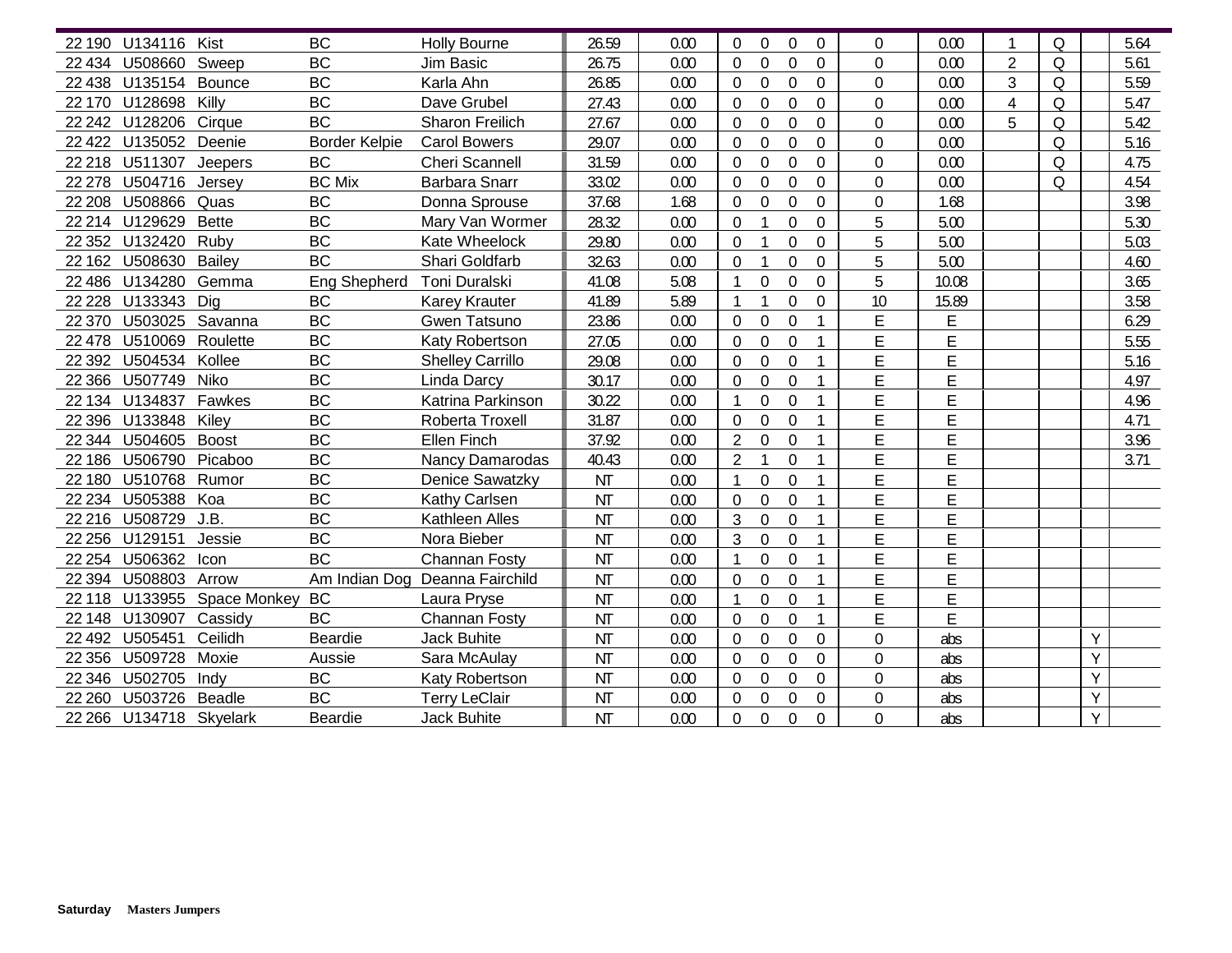| U134291<br>26 112      | Paxxton    | <b>BC</b>     | Lonny Elson            | 27.33     | 0.00 |    | 0.00  |               |  | 5.49 |
|------------------------|------------|---------------|------------------------|-----------|------|----|-------|---------------|--|------|
| U508899<br>26 376      | Scandal    | <b>BC</b>     | <b>Sharon Freilich</b> | 27.64     | 0.00 |    | 0.00  |               |  | 5.43 |
| U509618<br>26 174      | Quik       | <b>BC</b>     | Carlene Chandler       | 28.40     | 0.00 |    | 5.00  | $\mathcal{S}$ |  | 5.28 |
| 26 364 U134211         | Quinn      | BC            | Deanna Fairchild       | 28.73     | 0.00 |    | 5.00  |               |  | 5.22 |
| 26 302 U132653         | Ricky      | <b>BC</b>     | Nora Bieber            | 29.30     | 0.00 |    | 5.00  |               |  | 5.12 |
| 26 308 U133586 Rampage |            | <b>BC</b>     | <b>Channan Fosty</b>   | 30.04     | 0.00 |    | 5.00  |               |  | 4.99 |
| U128627<br>26 246      | Stuie      | <b>BC</b>     | <b>Rachel Sanders</b>  | 32.72     | 0.00 | 10 | 10.00 |               |  | 4.58 |
| U134821<br>26 296      | Zack       | Labrador Retr | Hugh Vincent           | 42.46     | 6.46 |    | 11.46 |               |  | 3.53 |
| 26 288 U132469         | Drover     | Kelpie        | Kathy Carlsen          | 44.55     | 8.55 | 10 | 18.55 |               |  | 3.37 |
| 26 466 U128666 Cinch   |            | BC            | Holly Bourne           | 37.57     | 0.00 |    | Е.    |               |  | 3.99 |
| 26 154 U131074         | Skip       | <b>BC</b>     | Sue Bailey             | 42.36     | 0.00 |    |       |               |  | 3.54 |
| U131589<br>26 448      | Rowdv      | BC            | Cheri Van Bibber       | <b>NT</b> | 0.00 |    | F.    |               |  |      |
| U130607<br>26 210      | <b>Kep</b> | BC            | Laura Jones            | <b>NT</b> | 0.00 |    | abs   |               |  |      |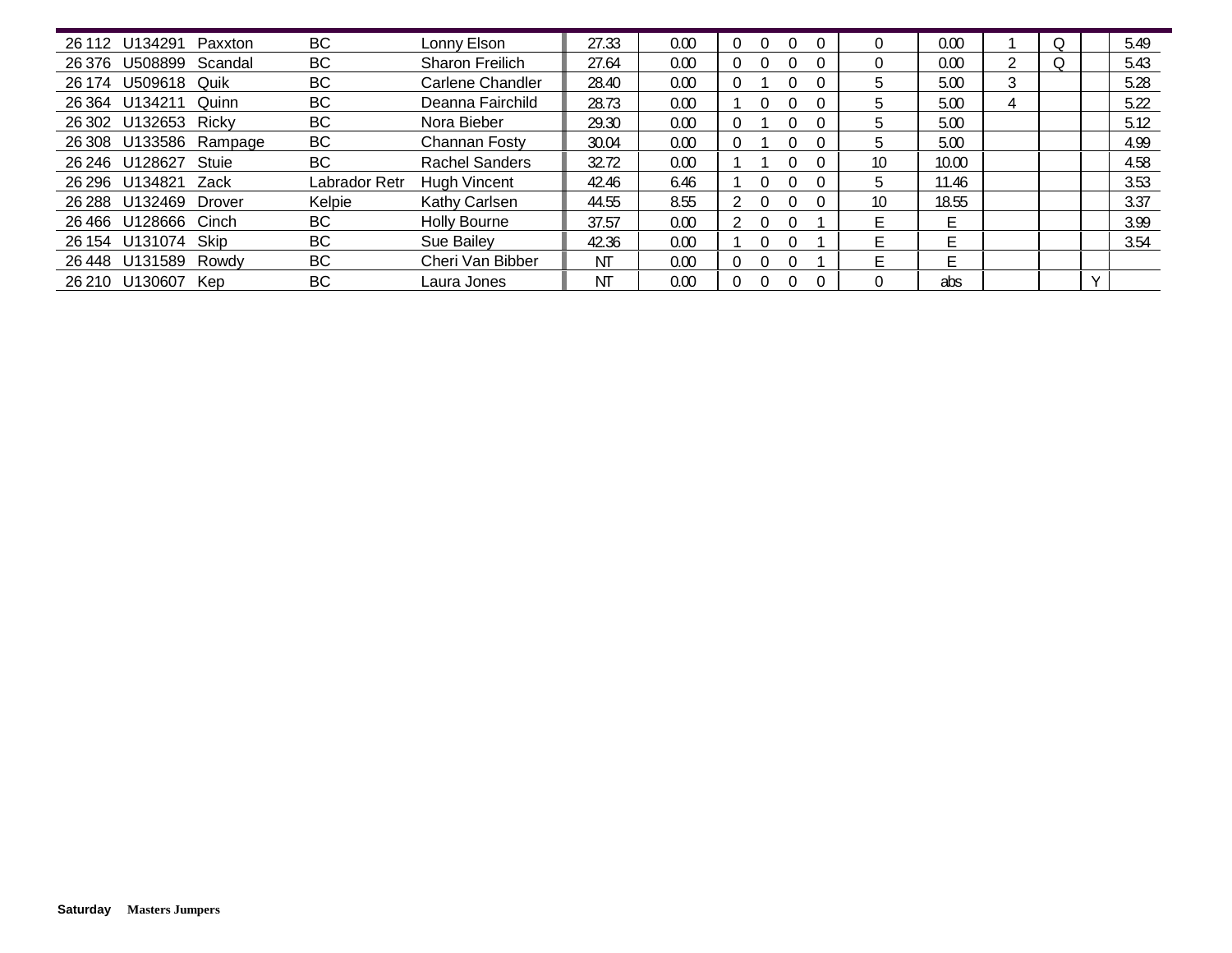| <b>Saturday</b>       |                        | <b>Perf III Jumpers</b> |                              | <b>EVELYN'S RING</b>  |           |           |                |                  |                |                  |                                  | VAST Feb 11-12 2012 Turlock CA      |                |          |             |            |
|-----------------------|------------------------|-------------------------|------------------------------|-----------------------|-----------|-----------|----------------|------------------|----------------|------------------|----------------------------------|-------------------------------------|----------------|----------|-------------|------------|
|                       |                        | Yards SCT               | <b>Actually</b><br>Competing |                       |           |           |                |                  |                |                  |                                  | Class Start: 520                    |                |          | Finish: 550 |            |
| <b>Open Division:</b> | 22                     | 150<br>39               | 9                            |                       |           |           |                |                  |                |                  |                                  | # of Dogs Entered: 37 Qualified: 17 |                |          |             |            |
|                       | 16                     | 150<br>$39-$            | 13                           |                       |           |           |                |                  |                |                  |                                  |                                     |                |          |             |            |
| <b>Mini Division:</b> | 12<br>8                | 146<br>41<br>146<br>43  | 3<br>6                       |                       |           |           |                |                  |                |                  |                                  |                                     |                |          |             |            |
|                       | Catalog USDAA Dog Name |                         | <b>Breed</b>                 | Handler               | Time      | Time Flts |                | $R$ S            | $-F$           | Е                | Course Flts   Total Flts   Place |                                     |                | Q? Abs   |             | <b>YPS</b> |
|                       | 08 294 U134600 Gwyny   |                         | PWCorgi                      | Gail Mahood           | 29.36     | 0.00      | $\Omega$       | $\Omega$         | $\Omega$       | $\Omega$         | $\Omega$                         | 0.00                                |                | $\Omega$ |             | 4.97       |
|                       | 08 338 U137315         | Poppy                   | Chihuahua Mix Lisa White     |                       | 38.67     | 0.00      | $\mathbf 0$    | $\mathbf{0}$     | $\overline{0}$ | 0                | $\overline{0}$                   | 0.00                                | 2              | Q        |             | 3.78       |
| 08 236                | U509259                | Trek                    | PWCorgi                      | <b>Ellen Clary</b>    | 39.78     | 0.00      | $\theta$       | 0                | 0              | 0                | 0                                | 0.00                                | 3              | Q        |             | 3.67       |
| 08 136                | U510534                | <b>Sweet Pea</b>        | Pug                          | Stephenie Morgan      | 40.20     | 0.00      | $\mathbf 0$    | 0                | 0              | 0                | $\Omega$                         | 0.00                                | 4              | $\circ$  |             | 3.63       |
|                       | 08 212 U134917         | Bambi                   | Pug                          | Laurie Cowhig         | 44.88     | 1.88      | $\theta$       | 0                | 0              | $\boldsymbol{0}$ | 0                                | 1.88                                |                |          |             | 3.25       |
|                       | 08 192 U130736 William |                         | PWCorgi                      | <b>Nell Davis</b>     | 50.70     | 0.00      | $\mathbf{1}$   | $\Omega$         | $\Omega$       |                  | E                                | E                                   |                |          |             | 2.88       |
|                       | 12 114 U502751         | Tazz                    | <b>Sheltie</b>               | Vici Whisner          | 37.77     | 0.00      | $\overline{0}$ | $\Omega$         | $\Omega$       | $\overline{0}$   | 0                                | 0.00                                |                | Q        |             | 3.87       |
|                       | 12 398 U508133         | Fergie                  | Eskie-huahua                 | Narae Kim             | 40.18     | 0.00      | $\Omega$       | $\Omega$         | $\Omega$       | $\Omega$         | 0                                | 0.00                                | $\overline{2}$ | $\circ$  |             | 3.63       |
| 12 3 8 6              | U510198                | Clark                   | Pomeranian                   | Mardee Jang           | 47.91     | 0.00      | $\mathbf 1$    | $\mathbf 0$      | $\overline{0}$ |                  | E                                | E                                   |                |          |             | 3.05       |
| 12 104                | U504376                | <b>Tess</b>             | <b>Sheltie</b>               | Kathi Kikuyama        | <b>NT</b> | 0.00      | $\mathbf 0$    | 0                | 0              | $\boldsymbol{0}$ | 0                                | abs                                 |                |          | Υ           |            |
| 12 250                | U510986 Millie         |                         | Border Corgi                 | Kathy Van Der Maa     | <b>NT</b> | 0.00      | $\mathbf 0$    | $\mathbf 0$      | $\mathbf 0$    | $\overline{0}$   | $\overline{0}$                   | abs                                 |                |          | Y           |            |
| 16410                 | U503871                | Maddie                  | <b>BC</b>                    | Katrina Parkinson     | 26.86     | 0.00      | $\mathbf 0$    | $\theta$         | 0              | 0                | 0                                | 0.00                                |                | Q        |             | 5.58       |
| 16 360                | U120454                | Fable                   | <b>BC</b>                    | <b>Rachel Sanders</b> | 27.23     | 0.00      | $\theta$       | $\mathbf 0$      | $\theta$       | 0                | 0                                | 0.00                                | $\overline{2}$ | Q        |             | 5.51       |
|                       | 16 292 U129697         | Epic                    | <b>BC</b>                    | Janet Dunn            | 27.35     | 0.00      | $\Omega$       | $\overline{0}$   | $\overline{0}$ | $\overline{0}$   | 0                                | 0.00                                | 3              | 0        |             | 5.48       |
|                       | 16 258 U124091         | Annie                   | <b>BC</b>                    | Kathleen Alles        | 27.81     | 0.00      | $\Omega$       | $\Omega$         | $\Omega$       | 0                | $\Omega$                         | 0.00                                | 4              | 0        |             | 5.39       |
|                       | 16 482 U500266         | Shadow                  | Labrador Retr                | Debbie Chun           | 28.45     | 0.00      | $\theta$       | $\overline{0}$   | $\Omega$       | $\overline{0}$   | $\Omega$                         | 0.00                                |                | $\circ$  |             | 5.27       |
| 16474                 | U505085                | <b>Bianca</b>           | <b>BC</b>                    | Narae Kim             | 31.66     | 0.00      | $\theta$       | $\Omega$         | $\Omega$       | $\theta$         | $\theta$                         | 0.00                                |                | $\Omega$ |             | 4.74       |
|                       | 16 152 U507110         | Cass                    | <b>BC</b>                    | <b>Nancy Tetrick</b>  | 32.94     | 0.00      | $\theta$       | $\Omega$         | $\Omega$       | $\theta$         | 0                                | 0.00                                |                | Q        |             | 4.55       |
| 16498                 | U133283                | Annie                   | Kelpie                       | <b>Colleen Reid</b>   | 36.00     | 0.00      | 0              | $\overline{0}$   | $\overline{0}$ | 0                | 0                                | 0.00                                |                | 0        |             | 4.17       |
|                       | 16 442 U507133         | <b>Blue</b>             | Sheltie                      | Sandrine Williamso    | 25.05     | 0.00      | $\theta$       | $\mathbf{1}$     | $\mathbf 0$    | 0                | 5                                | 5.00                                |                |          |             | 5.99       |
| 16 3 34               | U125715                | Willie                  | <b>ACD</b>                   | <b>Barb Triol</b>     | 36.39     | 0.00      |                | $\boldsymbol{0}$ | 0              |                  | E                                | E                                   |                |          |             | 4.12       |
|                       | 16 332 U133282         | Bella                   | Kelpie                       | <b>Colleen Reid</b>   | 37.20     | 0.00      | $\mathbf 1$    | $\theta$         | $\Omega$       |                  | E                                | E                                   |                |          |             | 4.03       |
| 16 176                | U500276                | Heath                   | <b>BC</b>                    | <b>Terry LeClair</b>  | <b>NT</b> | 0.00      | $\mathbf 1$    | 0                | 0              |                  | E                                | E                                   |                |          |             |            |
| 16 340                | U500544                | Trek                    | Aussie                       | Erika Maurer          | <b>NT</b> | 0.00      | -1             | 0                | 0              |                  | E                                | E                                   |                |          |             |            |
|                       | 16 426 U125087 Trane   |                         | BC                           | Mike Kambeitz         | <b>NT</b> | 0.00      | 0              | $\mathbf 0$      | $\overline{0}$ | $\overline{0}$   | 0                                | abs                                 |                |          | Y           |            |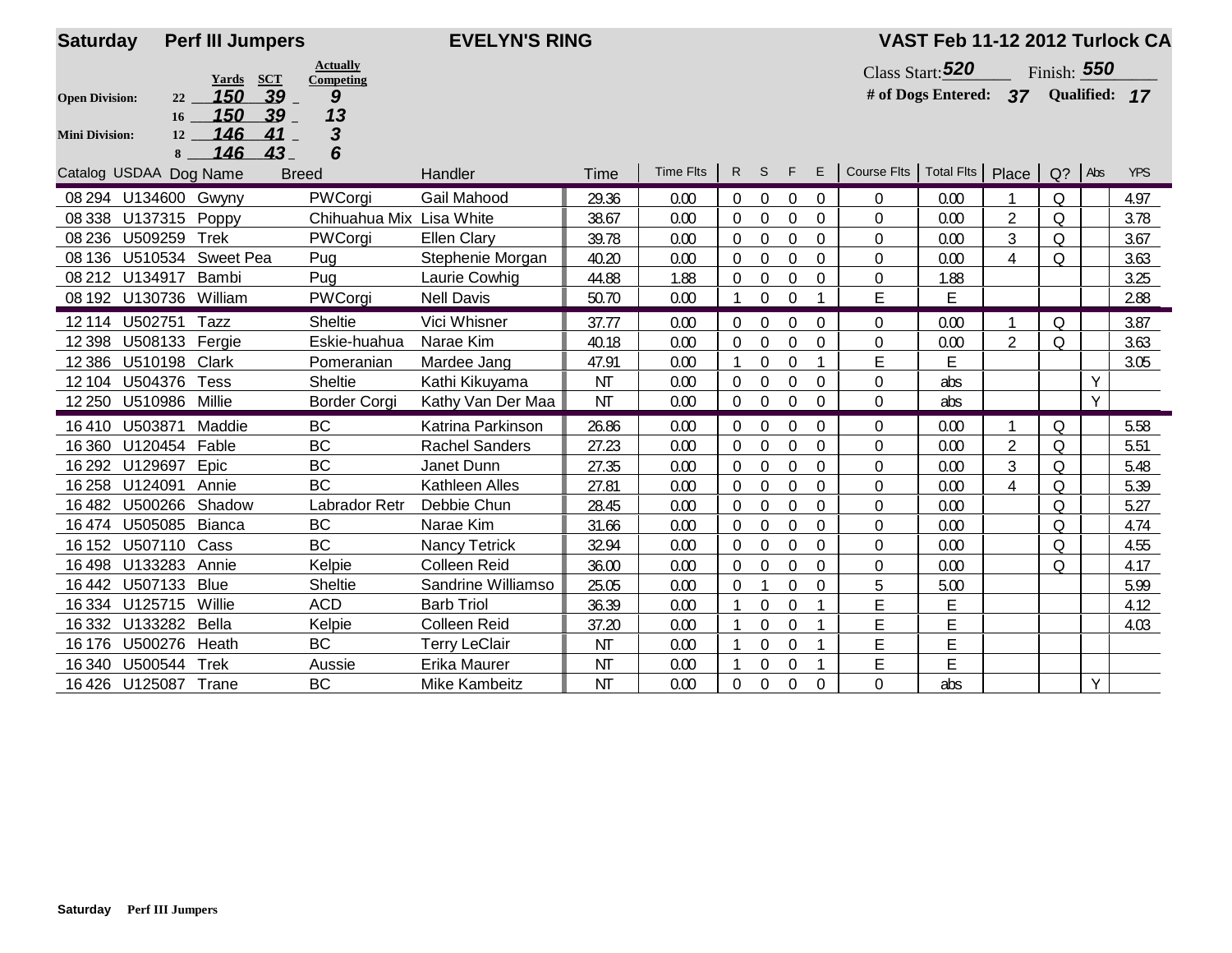| U505324 Kipper<br>22 372   | <b>BC</b>           | Susan Paulsen      | 28.25     | 0.00 |  | 0.00  |  | 5.31 |  |
|----------------------------|---------------------|--------------------|-----------|------|--|-------|--|------|--|
| 22 184 U127252 Chaps       | Aussie              | Jean Danver        | 29.10     | 0.00 |  | 0.00  |  | 5.15 |  |
| U501686 Sheila<br>22 240   | <b>BC</b>           | Barbara Snarr      | 37.38     | 0.00 |  | 0.00  |  | 4.01 |  |
| U501822<br>22 274<br>Tweed | <b>BC</b>           | Bettina Keszthelyi | 31.21     | 0.00 |  | 5.00  |  | 4.81 |  |
| 22464 U123644<br>Brenn     | <b>BC</b>           | Carlene Chandler   | 32.08     | 0.00 |  | 5.00  |  | 4.68 |  |
| 22 238 U132325 Guapo       | <b>ACD</b>          | Lisa Andrews       | 36.24     | 0.00 |  | 5.00  |  | 4.14 |  |
| 22444 U511428<br>Leeta     | GSD                 | Roberta Troxell    | 44.41     | 5.41 |  | 10.41 |  | 3.38 |  |
| 22 206 U119818<br>Tika     | Craussie            | Ellen Finch        | <b>NT</b> | 0.00 |  |       |  |      |  |
| 22 436 U508085<br>Bling    | <b>BC</b>           | Laurie Salter      | <b>NT</b> | 0.00 |  |       |  |      |  |
| Miko<br>22 166 U51 2695    | <b>Kelpie Cross</b> | Sara McAulay       | <b>NT</b> | 0.00 |  | abs   |  |      |  |
| 22 160 U125632 Darby       | Labrador Retr       | Debbie McVay       | <b>NT</b> | 0.00 |  | abs   |  |      |  |
| 22 262 U116841<br>Ana      | Catahoula           | Leslie Bickel      | ΝT        | 0.00 |  | abs   |  |      |  |

| <b>Saturday</b>                                                                                                                                                                                            | <b>Veterans Jumpers</b> |                      | <b>EVELYN'S RING</b>         |             |              |    |    |          |          |                          | VAST Feb 11-12 2012 Turlock CA         |                  |                                    |     |            |
|------------------------------------------------------------------------------------------------------------------------------------------------------------------------------------------------------------|-------------------------|----------------------|------------------------------|-------------|--------------|----|----|----------|----------|--------------------------|----------------------------------------|------------------|------------------------------------|-----|------------|
| <b>Actually</b><br><b>SCT</b><br>Yards<br>Competing<br>150<br>42<br><b>Open Division:</b><br>16<br>150<br>42<br>12<br>146<br>44<br>0<br><b>Mini Division:</b><br>$8 -$<br>146<br>46<br>0<br>$\overline{4}$ |                         |                      |                              |             |              |    |    |          |          |                          | Class Start: 551<br># of Dogs Entered: | 3                | Finish: $555$<br><b>Qualified:</b> |     | - 0        |
|                                                                                                                                                                                                            | Catalog USDAA Dog Name  | <b>Breed</b>         | <b>Handler</b>               | Time        | Time Flts    | R. | S. | - F      | E        | Course Flts   Total Flts |                                        | Place $\vert$ Q? |                                    | Abs | <b>YPS</b> |
| 12 472 U117372 Ally                                                                                                                                                                                        | 12424 U121610 Racket    | <b>ACD</b><br>BC     | Mardee Jang<br>Mike Scannell | 48.63<br>NT | 6.63<br>0.00 |    |    | $\theta$ | $\Omega$ | 10                       | 16.63<br>abs                           |                  |                                    |     | 3.08       |
| 16 182                                                                                                                                                                                                     | U509209<br>Fritz        | <b>Giant Schnauz</b> | Jennifer Mangelos            | 53.48       | 11.48        |    |    |          |          | 10                       | 21.48                                  |                  |                                    |     | 2.80       |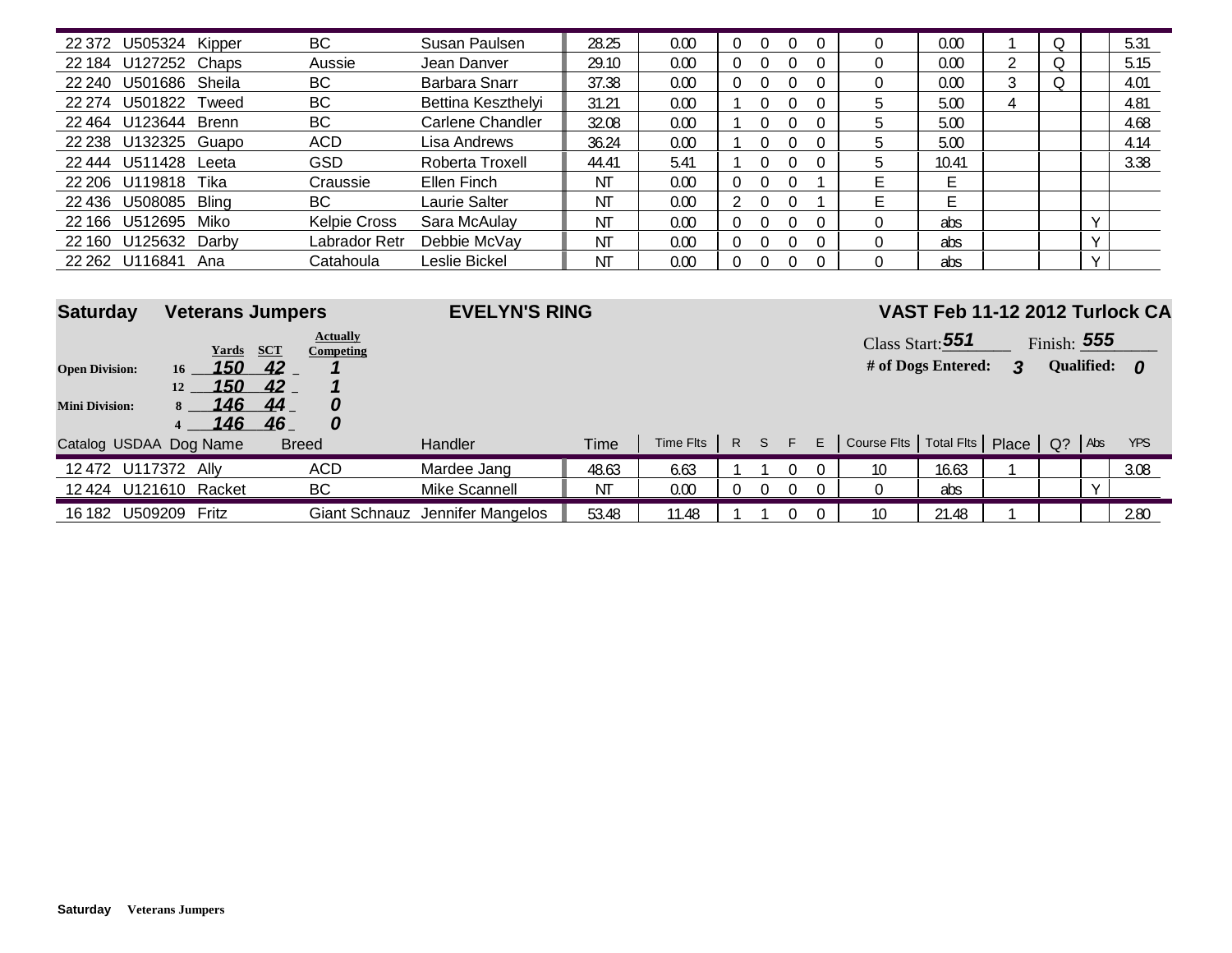| <b>Saturday</b>       |                                       | <b>Masters Pairs</b>          |                                                     | <b>EVELYN'S RING</b>                     |                               |                |              |                         |              |                                        | VAST Feb 11-12 2012 Turlock CA |                                          |          |     |
|-----------------------|---------------------------------------|-------------------------------|-----------------------------------------------------|------------------------------------------|-------------------------------|----------------|--------------|-------------------------|--------------|----------------------------------------|--------------------------------|------------------------------------------|----------|-----|
| <b>Open Division:</b> |                                       | <b>Course Distance</b><br>215 | <b>Oualifying</b><br><b>Course Time</b><br>67<br>42 | <b>Actually</b><br>Competing             |                               |                |              |                         |              | Class Start: 800<br># of Dogs Entered: |                                | Finish: $843$<br><b>54</b> Qualified: 20 |          |     |
| <b>Mini Division:</b> |                                       | 211                           | 71                                                  | 10                                       |                               |                |              |                         |              |                                        |                                |                                          |          |     |
| Catalog USDAA         |                                       | Dog Name                      | <b>Breed</b>                                        | <b>Handler</b>                           | Time                          |                | R S F        |                         |              | $E$ wrse $F$                           | Time+ Flts                     | Place                                    | $Q$ ?    | Abs |
| 16 284<br>16 132      | U128477 Wave<br>U125447 Sizzle        |                               | <b>Sheltie</b><br><b>Sheltie</b>                    | <b>Marcy Mantell</b><br>Sue Dowell       | 57.72                         |                | $\mathbf{0}$ | $\overline{\mathbf{0}}$ | $\mathbf{0}$ | 5                                      | 62.72                          |                                          | 0        |     |
| 16 224<br>12 290      | <b>U508550 Honey</b><br>U503763 Belle |                               | Beagle-mix<br>Min Pin                               | Lisa White<br>Yukari Nishimura           | 68.86                         | $\bf{0}$       | $\mathbf{0}$ | $\mathbf{0}$            | $\mathbf{0}$ | $\mathbf{0}$                           | 68.86                          | $\mathcal{P}$                            | 0        |     |
| 16 428<br>16 300      | U133795 Chico<br>U508383 Alaska       |                               | <b>Sheltie</b>                                      | Toy Fox Ter Pat McKenna<br>Gladys Pedigo | 64.94                         | $\mathbf{0}$   | $\mathbf{1}$ | $\mathbf{0}$            | $\mathbf{0}$ | 5                                      | 69.94                          | 3                                        | $\Omega$ |     |
| 12 100<br>12 290      | U134265 Ben<br>U503763 Belle          |                               | PWCorgi<br>Min Pin                                  | Arlene Watson<br>Yukari Nishimura        | 77.91<br><b>ACCOMMODATING</b> | $\mathfrak{p}$ | $\mathbf{0}$ | $\Omega$                | $\mathbf{0}$ | 10                                     | 87.91                          | 4                                        |          |     |
| 16 222<br>16 452      | U511854 Kaylee                        | U510506 She-Ra                | <b>Sheltie</b><br>Shelt-inu                         | <b>Cindy Glantz</b><br>Sue Dowell        | 55.00                         | $\mathbf{0}$   |              | $2 \quad 0$             |              | E.                                     | E                              |                                          |          |     |
|                       |                                       |                               |                                                     |                                          |                               |                |              |                         |              |                                        |                                |                                          |          |     |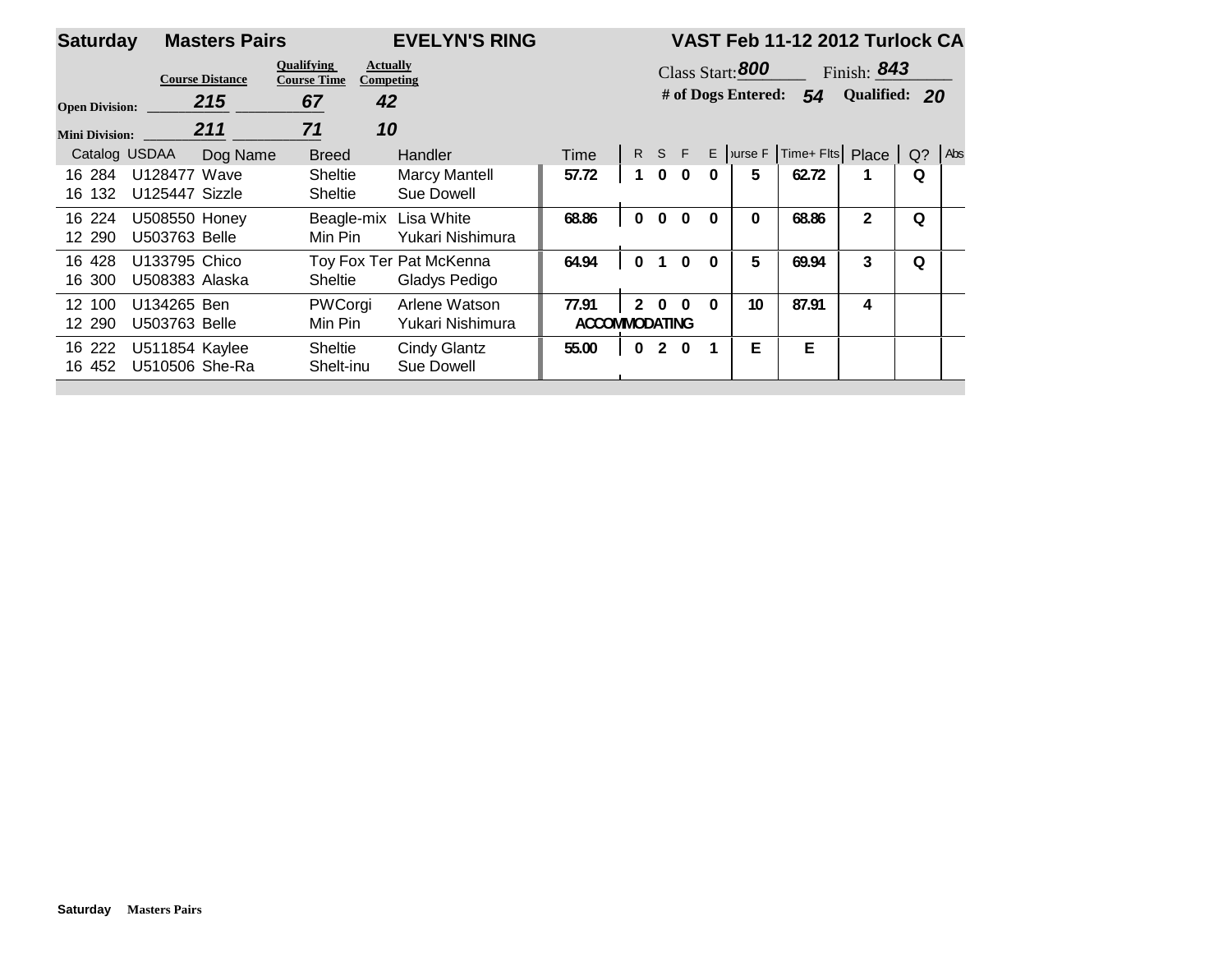| 190<br>22<br>12 454 | U134116 Kist<br>U511615 Tantrum          | <b>BC</b><br>Papillon  | <b>Holly Bourne</b><br>Janet Dunn                 | 44.51                                 | $\Omega$       | $\mathbf{1}$      | $\mathbf{0}$            | $\Omega$       | 5                                          | 49.51 | 1              | Q        |  |
|---------------------|------------------------------------------|------------------------|---------------------------------------------------|---------------------------------------|----------------|-------------------|-------------------------|----------------|--------------------------------------------|-------|----------------|----------|--|
| 356<br>22<br>22 344 | <b>U509728 Moxie</b><br>U504605 Boost    | Aussie<br><b>BC</b>    | Sara McAulay<br><b>Ellen Finch</b>                | 54.34                                 | $\Omega$       | $\mathbf{0}$      | $\Omega$                | 0              | $\Omega$                                   | 54.34 | $\overline{2}$ | $\Omega$ |  |
| 22 486<br>22 218    | U134280 Gemma<br>U511307 Jeepers         | <b>BC</b>              | Eng Shephe Toni Duralski<br><b>Cheri Scannell</b> | 55.38                                 | $\mathbf{0}$   | $\mathbf 0$       | $\mathbf 0$             | $\bf{0}$       | $\bf{0}$                                   | 55.38 | $\mathbf{3}$   | Q        |  |
| 26 308<br>26 326    | U133586 Rampage<br>U129156 Maiya         | <b>BC</b>              | Channan Fosty<br>Border Kelpi Tracey Sirbello     | 46.94                                 | 1              | $\mathbf{1}$      | $\mathbf{0}$            | 0              | 10                                         | 56.94 | 4              | Q        |  |
| 22 422<br>22 234    | U135052 Deenie<br>U505388 Koa            | <b>BC</b>              | <b>Border Kelpi Carol Bowers</b><br>Kathy Carlsen | 55.12                                 | $\mathbf{1}$   | $\mathbf{0}$      | $\Omega$                | 0              | 5                                          | 60.12 | 5              | Q        |  |
| 22 162<br>22 148    | <b>U508630 Bailey</b><br>U130907 Cassidy | <b>BC</b><br><b>BC</b> | Shari Goldfarb<br>Channan Fosty                   | 53.79                                 | $\Omega$       | $\overline{2}$    | $\overline{\mathbf{0}}$ | $\bf{0}$       | 10                                         | 63.79 | 6              | Q        |  |
| 22 208<br>22 370    | <b>U508866 Quas</b><br>U503025 Savanna   | <b>BC</b><br><b>BC</b> | Donna Sprouse<br>Gwen Tatsuno                     | 59.60                                 | $\mathbf{1}$   | $\mathbf 0$       | $\Omega$                | 0              | 5                                          | 64.6  | $\overline{7}$ | $\Omega$ |  |
| 26 112<br>22 358    | U134291 Paxxton<br>U135719 Chloe         | <b>BC</b><br><b>BC</b> | Lonny Elson<br><b>Rachel Evers</b>                | 53.17                                 | $\mathbf{1}$   | $\overline{2}$    | $\overline{0}$          | $\mathbf{0}$   | 15                                         | 68.17 |                |          |  |
| 22 156<br>22 216    | U510839 Jemima<br>U508729 J.B.           | Aussie<br><b>BC</b>    | <b>Maralise Howze</b><br><b>Kathleen Alles</b>    | 54.39                                 | $\mathbf{1}$   | $\overline{2}$    | $\overline{0}$          | $\mathbf{0}$   | 15                                         | 69.39 |                |          |  |
| 154<br>26<br>26 376 | U131074 Skip<br>U508899 Scandal          | <b>BC</b><br><b>BC</b> | Sue Bailey<br>Sharon Freilich                     | 56.84                                 | $\mathbf{1}$   | $\overline{2}$    | $\mathbf{0}$            | $\mathbf{0}$   | 15                                         | 71.84 |                |          |  |
| 26 288<br>22 134    | U132469 Drover<br>U134837 Fawkes         | Kelpie<br><b>BC</b>    | Kathy Carlsen<br>Katrina Parkinson                | 65.38                                 | $\Omega$       | $\overline{2}$    | $\Omega$                | $\mathbf{0}$   | 10                                         | 75.38 |                |          |  |
| 180<br>22<br>22 242 | U510768 Rumor<br><b>U128206 Cirque</b>   | <b>BC</b><br><b>BC</b> | Denice Sawatzky<br><b>Sharon Freilich</b>         | 50.19                                 | $\mathbf{0}$   | $\mathbf{0}$      | $\overline{\mathbf{0}}$ | $\mathbf{1}$   | E                                          | E     |                |          |  |
| 26 246<br>26 466    | U128627 Stuie<br>U128666 Cinch           | <b>BC</b><br><b>BC</b> | <b>Rachel Sanders</b><br><b>Holly Bourne</b>      | 63.33                                 | $\Omega$       | $\mathbf{1}$      | $\mathbf{0}$            | $\mathbf{1}$   | E                                          | E     |                |          |  |
| 26 302<br>22 352    | U132653 Ricky<br>U132420 Ruby            | <b>BC</b><br><b>BC</b> | Nora Bieber<br>Kate Wheelock                      | 61.33                                 | $\mathbf{1}$   | $\overline{3}$    | $\Omega$                | $\mathbf{1}$   | E                                          | E     |                |          |  |
| 22 434<br>22 106    | <b>U508660 Sweep</b><br>U130162 Sweep    | <b>BC</b><br><b>BC</b> | Jim Basic<br>Roger Anderson                       | 57.43                                 | $\mathbf{1}$   | $\mathbf 0$       | $\overline{\mathbf{0}}$ | $\mathbf{1}$   | E                                          | E     |                |          |  |
| 22 478<br>22 256    | U510069 Roulette<br>U129151 Jessie       | <b>BC</b><br><b>BC</b> | Katy Robertson<br>Nora Bieber                     | 65.07                                 | $\overline{2}$ | $\mathbf{0}$      | $\bf{0}$                | $\mathbf{1}$   | E                                          | E     |                |          |  |
| 22 278<br>22 422    | U504716 Jersey<br>U135052 Deenie         | <b>BC Mix</b>          | Barbara Snarr<br><b>Border Kelpi Carol Bowers</b> | $53.73$ 0 1 0<br><b>ACCOMMODATING</b> |                |                   |                         | $\overline{1}$ | $\mathsf{E}% _{0}\left( \mathsf{E}\right)$ | F,    |                |          |  |
| 22 254<br>26 448    | U506362 Icon<br>U131589 Rowdy            | <b>BC</b><br><b>BC</b> | Channan Fosty<br>Cheri Van Bibber                 | 51.33                                 | $\bf{0}$       | $1\quad 0$        |                         | $\mathbf{1}$   | E.                                         | E     |                |          |  |
| 22 228<br>22 420    | U133343 Dig<br>U132968 Betty             | <b>BC</b><br>Kelpie    | <b>Karey Krauter</b><br><b>Tracey Sirbello</b>    | 69.21                                 |                | $3\quad 2\quad 0$ |                         | $\overline{1}$ | E                                          | E     |                |          |  |
| 26 174<br>22 214    | U509618 Quik<br>U129629 Bette            | <b>BC</b><br>ВC        | Carlene Chandler<br>Mary Van Wormer               | 54.71                                 | $\bf{0}$       | $2\quad 0$        |                         | $\mathbf{1}$   | E                                          | E     |                |          |  |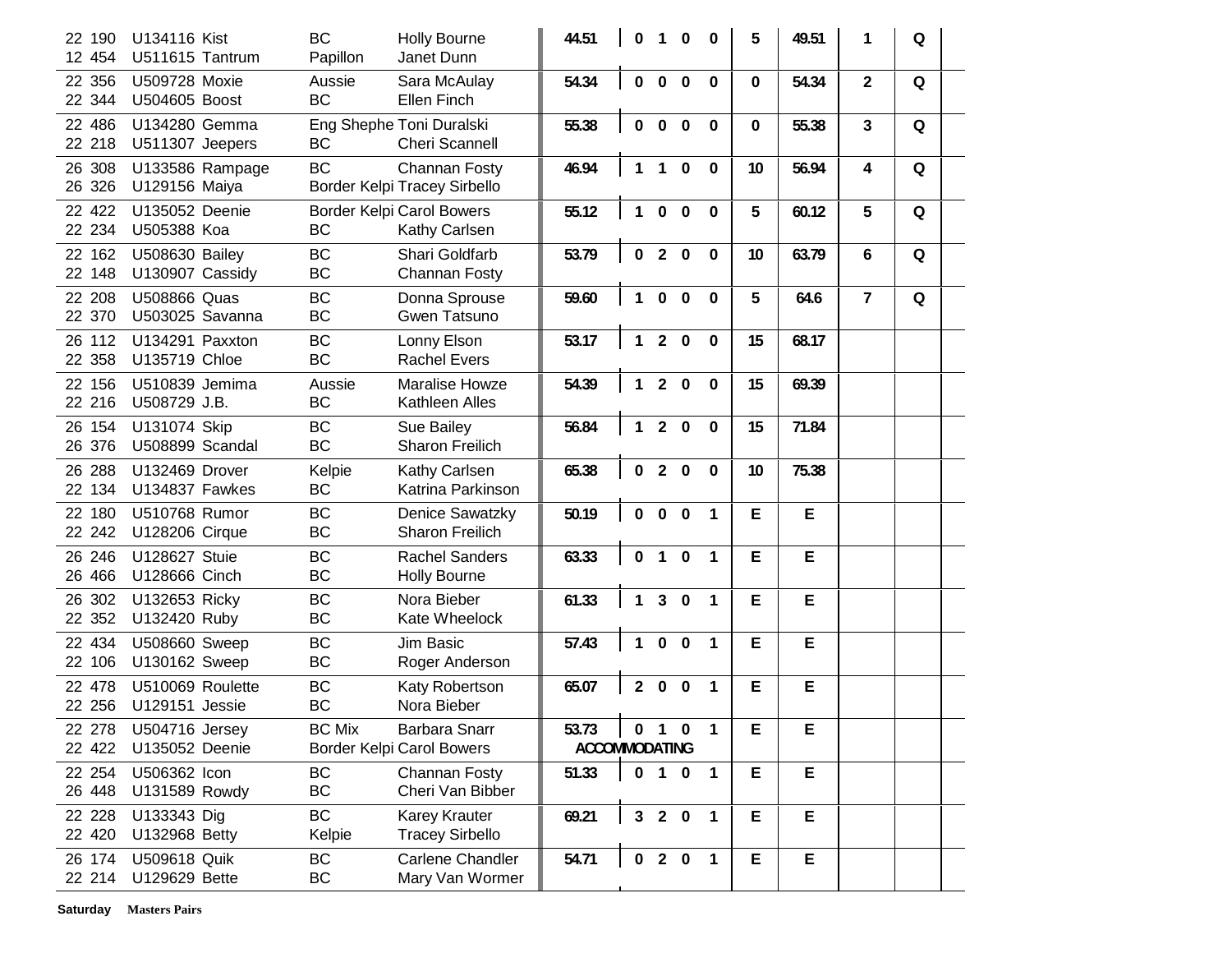| 22 382<br>22 186 | U510489 Trim<br>U506790 Picaboo | BC<br>BС        | Roger Anderson<br>Nancy Damarodas | 67.07 | 000 |                     |  | F.  |  |  |
|------------------|---------------------------------|-----------------|-----------------------------------|-------|-----|---------------------|--|-----|--|--|
| 22 170<br>22 316 | U128698 Killy<br>U125635 Piper  | BC<br>Aussie    | Dave Grubel<br>Sue Rush           | NT    |     | $1 \quad 2 \quad 0$ |  |     |  |  |
| 22 396<br>26 210 | U133848 Kiley<br>U130607 Kep    | BС<br><b>BC</b> | Roberta Troxell<br>Laura Jones    | ΝT    |     | $0\quad 0\quad 0$   |  | abs |  |  |